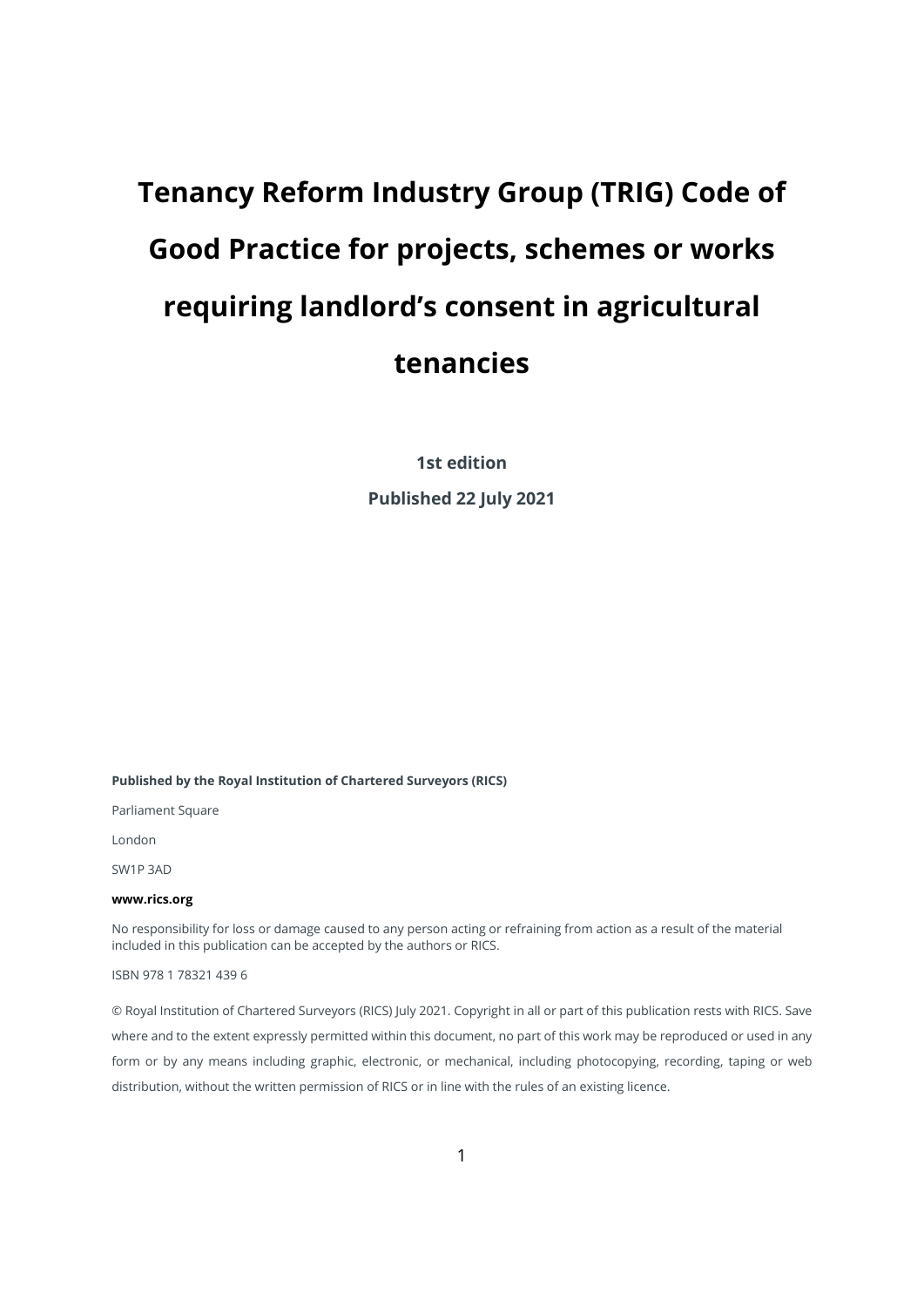RICS has granted the following organisations – who represent TRIG, have prepared this Code of Good Practice and signed up to it – a non-exclusive worldwide licence to publish, print, copy and distribute this Code of Good Practice in print and electronic form in the English language. The licence is granted on the terms agreed with these organisations.

- Agricultural Law Association
- Association of Chief Estates Surveyors and Property Managers in the Public Sector
- Central Association of Agricultural Valuers
- Country Land and Business Association
- Farmers' Union of Wales
- Fresh Start Land Enterprise Centre
- National Farmers Union
- National Federation of Young Farmers' Clubs
- Tenant Farmers Association.

A licence has also been granted under the same terms as above, to the following organisations:

- Department for Environment, Food and Rural Affairs (Defra)
- the Welsh government.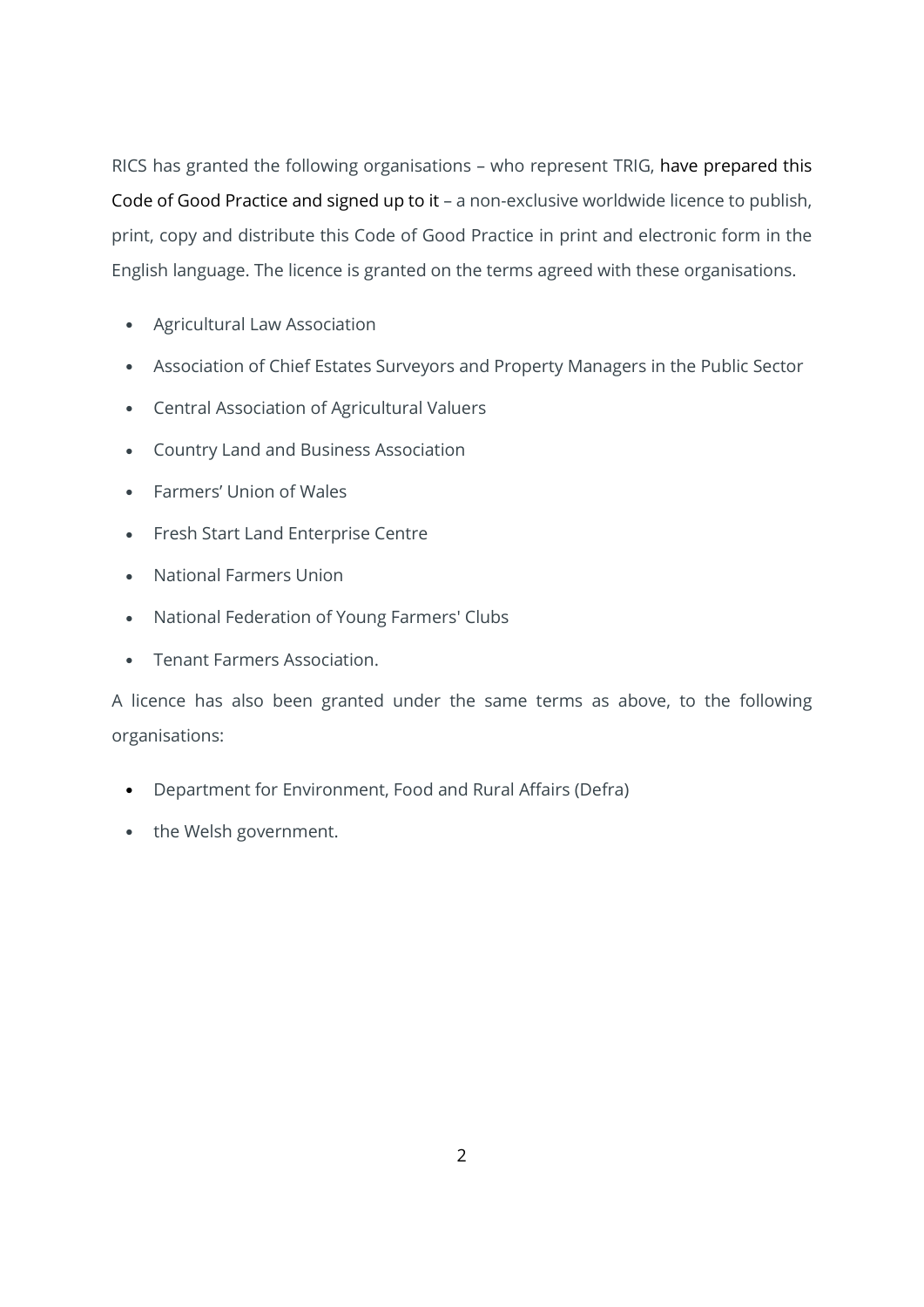# **Table of Contents**

| Foreword                                                                                | 5  |
|-----------------------------------------------------------------------------------------|----|
| <b>Introduction</b>                                                                     | 7  |
| 1 Context - a time of transition                                                        | 10 |
| Tenancy law changes                                                                     | 10 |
| England                                                                                 | 11 |
| Wales                                                                                   | 12 |
| The move away from the Basic Payment Scheme                                             | 12 |
| The productivity challenge                                                              | 12 |
| Climate change, biodiversity and other environmental challenges                         | 13 |
| Tenancy law changes                                                                     | 13 |
| 2 General guidance                                                                      | 16 |
| Step 1: Early consultation                                                              | 16 |
| Step 2: Agreeing a timetable                                                            | 18 |
| Step 3: Preparing details of the tenant's proposal for consideration by the landlord 18 |    |
| Step 4: Landlord's consideration of the tenant's proposal                               | 21 |
| Step 5: Formal written agreement                                                        | 22 |
| What if a landlord and tenant are unable to reach agreement on a proposal?              | 22 |
| 3 Requests for landlord's consent or variation of terms under the<br>2021 Regulations   | 24 |
| Using the 2021 Regulations' procedures                                                  | 24 |
| 4 The suitability test under the 2021 Regulations                                       | 28 |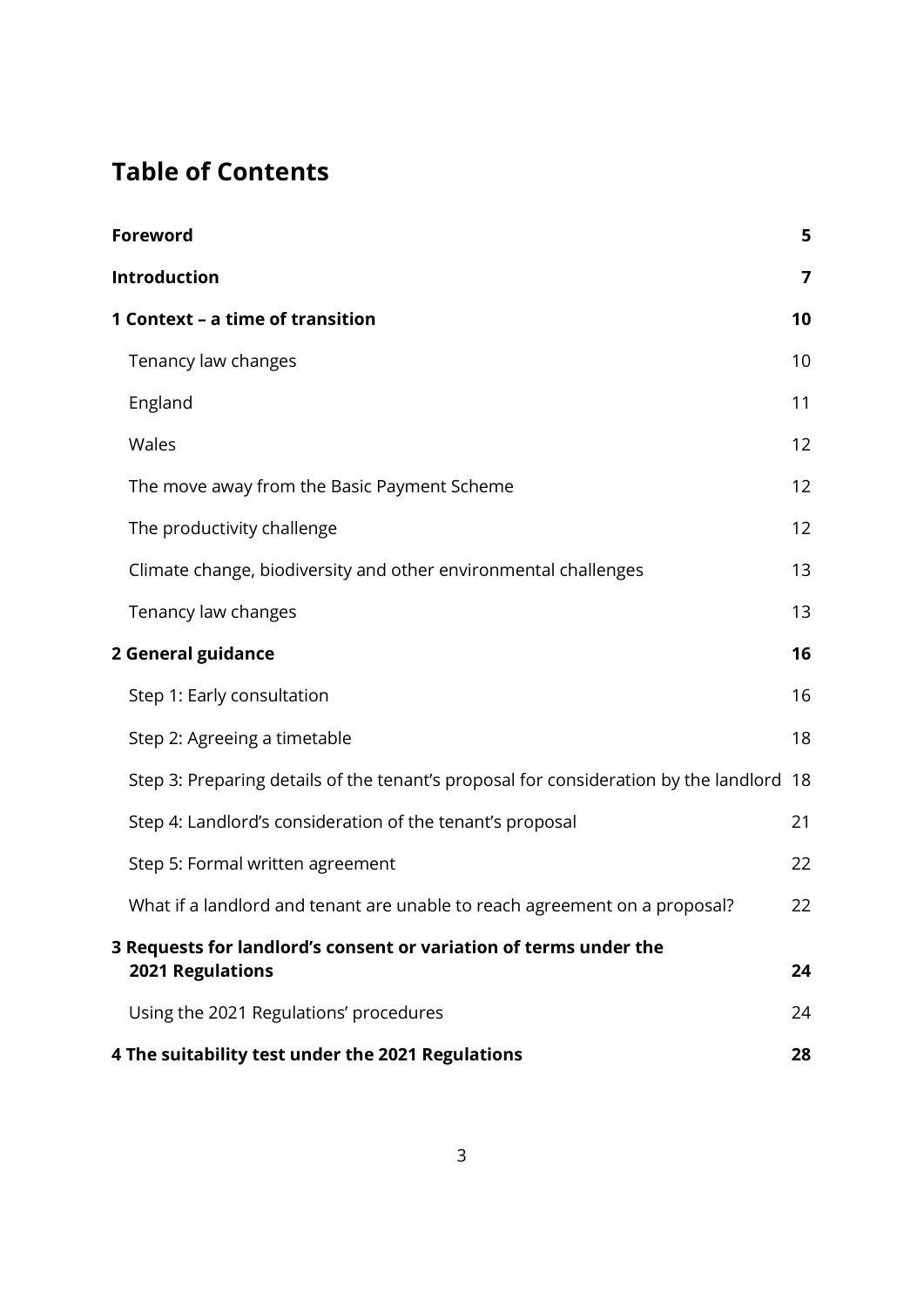| Annex 1: Landlord's grounds for withholding consent for a tenant's proposal |                                                                             | 31 |
|-----------------------------------------------------------------------------|-----------------------------------------------------------------------------|----|
| A                                                                           | Requests under the 2021 Regulations                                         | 31 |
| B                                                                           | Requests outside of the 2021 Regulations                                    | 31 |
|                                                                             | Annex 2: Tenant's grounds for withholding consent for a landlord's proposal | 35 |
|                                                                             | <b>Annex 3: Alternative dispute resolution</b>                              | 39 |
|                                                                             | Annex 4: Sections 1, 2(4) and 21, Agriculture Act 2020                      | 40 |
|                                                                             | Section 1                                                                   | 40 |
|                                                                             | Section 2                                                                   | 42 |
|                                                                             | Section 21                                                                  | 43 |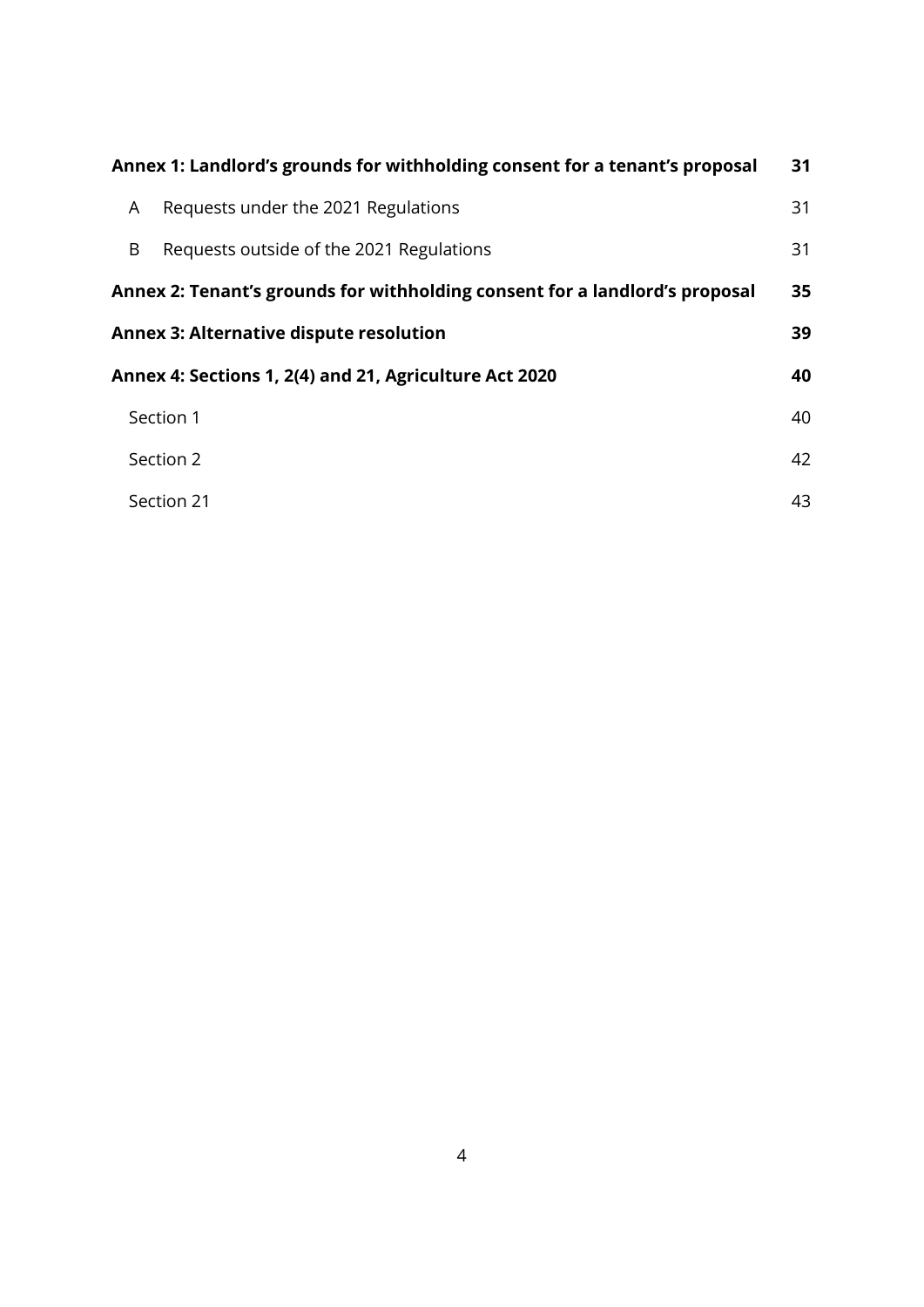# <span id="page-4-0"></span>**Foreword**

The members of TRIG, listed at the front of this document, advise Defra on matters relating to agricultural tenancy legislation. This includes making recommendations for amendments to the *Agricultural Holdings Act* 1986 ('AHA 1986') and the *Agricultural Tenancies Act* 1995 ('ATA 1995'), as well as wider policy issues surrounding the letting of farms and agricultural land. Schedule 3 of the *Agriculture Act* 2020 makes changes to AHA 1986 and ATA 1995 that allow tenants to request their landlord's consent for variation of the terms of their tenancy to enable them to access sources of funding and/or to comply with a statutory duty. It also provides a mechanism for resolving disputes that may arise following the making of such a request.

To coincide with the introduction of *The Agricultural Holdings (Requests for Landlord's Consent or Variation of Terms and the Suitability Test) (England) Regulations* 2021 SI 619, Defra asked TRIG to update the 2004 TRIG Code of Good Practice for agri-environment schemes and diversification projects in agricultural tenancies to make it relevant to the new statutory procedures.

This Code of Good Practice is the result of that work. It will be of benefit to those seeking to apply the new legislation, and also in the wider context of the relationship between landlords and tenants of agricultural land and property. The Code provides a useful framework and guide to negotiations surrounding a range of scenarios as the agricultural industry seeks to adapt to the world outside the EU, and other key challenges around the need to drive improvements in productivity and in managing and mitigating the impacts of climate change.

The members of TRIG are representatives of leading industry and professional organisations who are active in the rural tenanted sector and give their time freely and on a voluntary basis. The footnote to this foreword is a statement from Defra in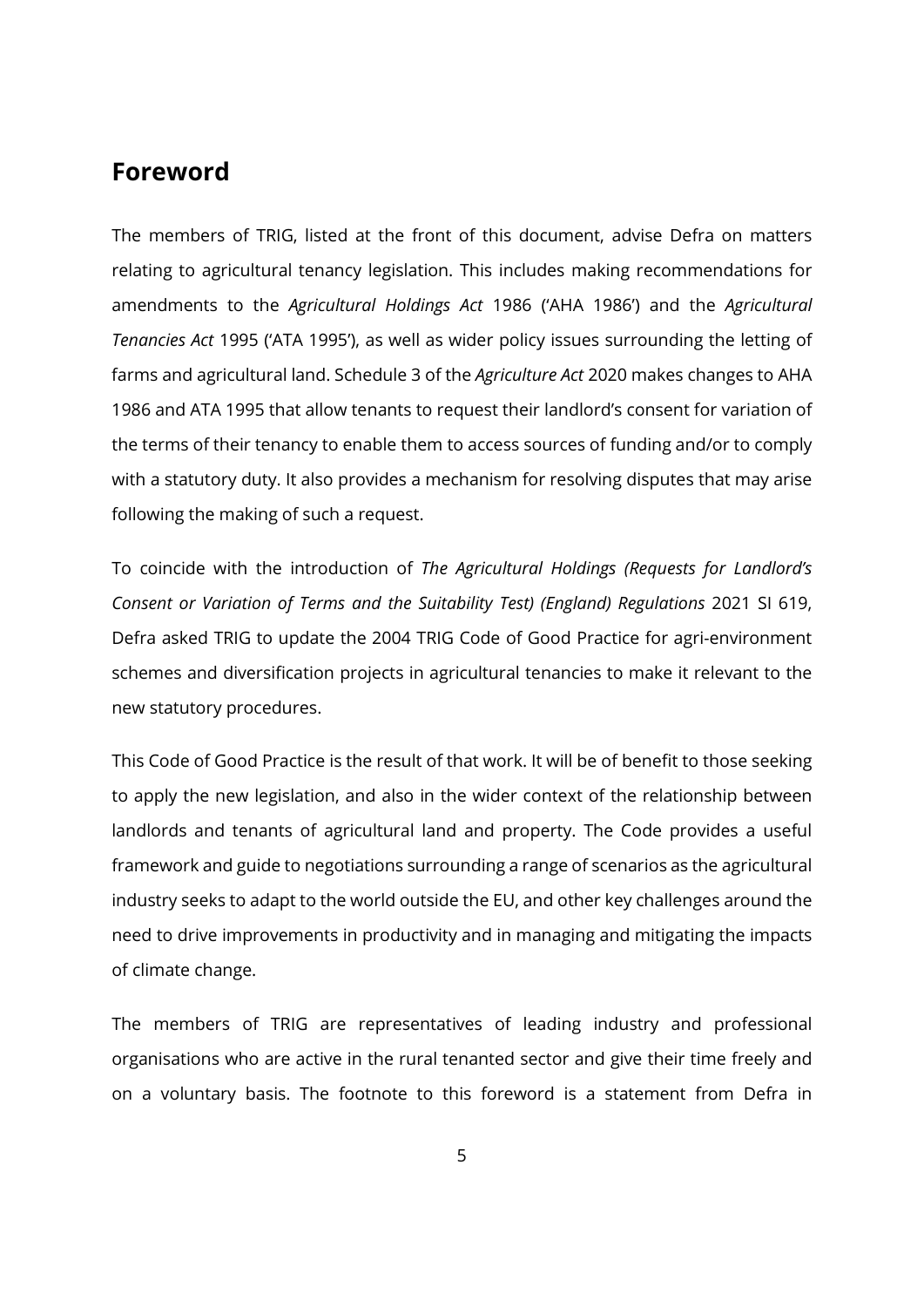recognition of the work that has been undertaken by TRIG, and in particular the Working Group which prepared this Code.

I would like to add my own thanks to the Working Group, and also to RICS who, as one of the TRIG organisations, has made resources available to publish and publicise this Code.

**Julian Sayers FRICS FAAV TRIG Chairman**

#### **Footnote**

'I would like to thank TRIG for producing this Code of Practice. As the farming sector transitions to new agricultural policies based on public money for public goods and the challenge of delivering environmental improvements alongside food production, the ability and willingness of agricultural tenants and landlords to adapt to change has never been more important. This Code of Practice provides an excellent framework to help tenants, landlords and their advisers take a positive and practical approach to agreeing variations to agricultural tenancy agreements. Defra encourages all tenants, landlords and their advisers to follow this Code of Practice to help the sector adapt and make the most of new opportunities as we move through the agricultural transition period.'

#### **Victoria Prentis**

**Parliamentary Under Secretary of State (Minister for Farming, Fisheries and Food), Department for Environment, Food and Rural Affairs**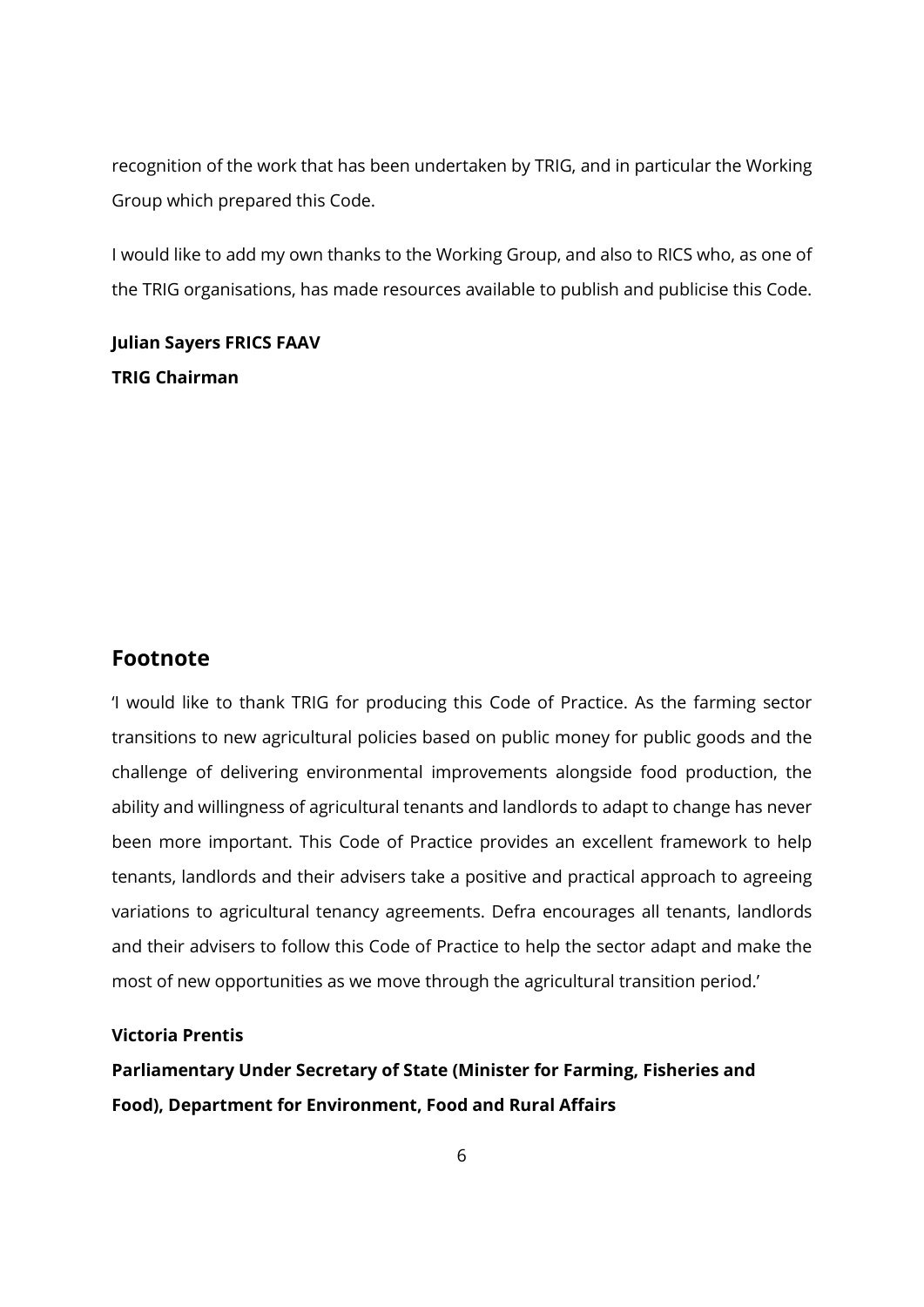# <span id="page-6-0"></span>**Introduction**

This Code of Good Practice ('the Code') is designed to provide guidance for landlords and tenants to assist the parties in agreeing terms for variations to an existing agricultural tenancy under the provisions of either the **Agricultural Holdings Act 1986** ('AHA 1986') or the [Agricultural Tenancies Act 1995](https://www.legislation.gov.uk/ukpga/1995/8/contents) ('ATA 1995'), for reasons including those set out below, to aid all aspects of agricultural and non-agricultural diversification, access to financial assistance schemes and compliance with statutory duties:

- amending user clauses
- varying clauses relating to subletting parts of the holding
- permitting the erection or alteration of buildings for diversification projects
- allowing entry into financial assistance schemes, whether with regard to the environment, conservation, woodland or otherwise
- permitting diversification associated with agricultural activities
- permitting diversification into non-agricultural activities, and
- allowing what is necessary for a tenant to fulfil statutory duties.

The Code also includes guidance specifically in relation to **The Agricultural Holdings** [\(Requests for Landlord's Consent or Variation of Terms and the Suitability Test\) \(England\)](https://www.legislation.gov.uk/uksi/2021/619/contents/made)  [Regulations 2021](https://www.legislation.gov.uk/uksi/2021/619/contents/made) SI 619 ('the 2021 Regulations').

The 2021 Regulations came into force for some of these issues on 21 June 2021, and allows tenants of AHA 1986 tenancies in England to refer a request for consent or varying tenancy terms to arbitration, where they relate to entry into **a financial assistance**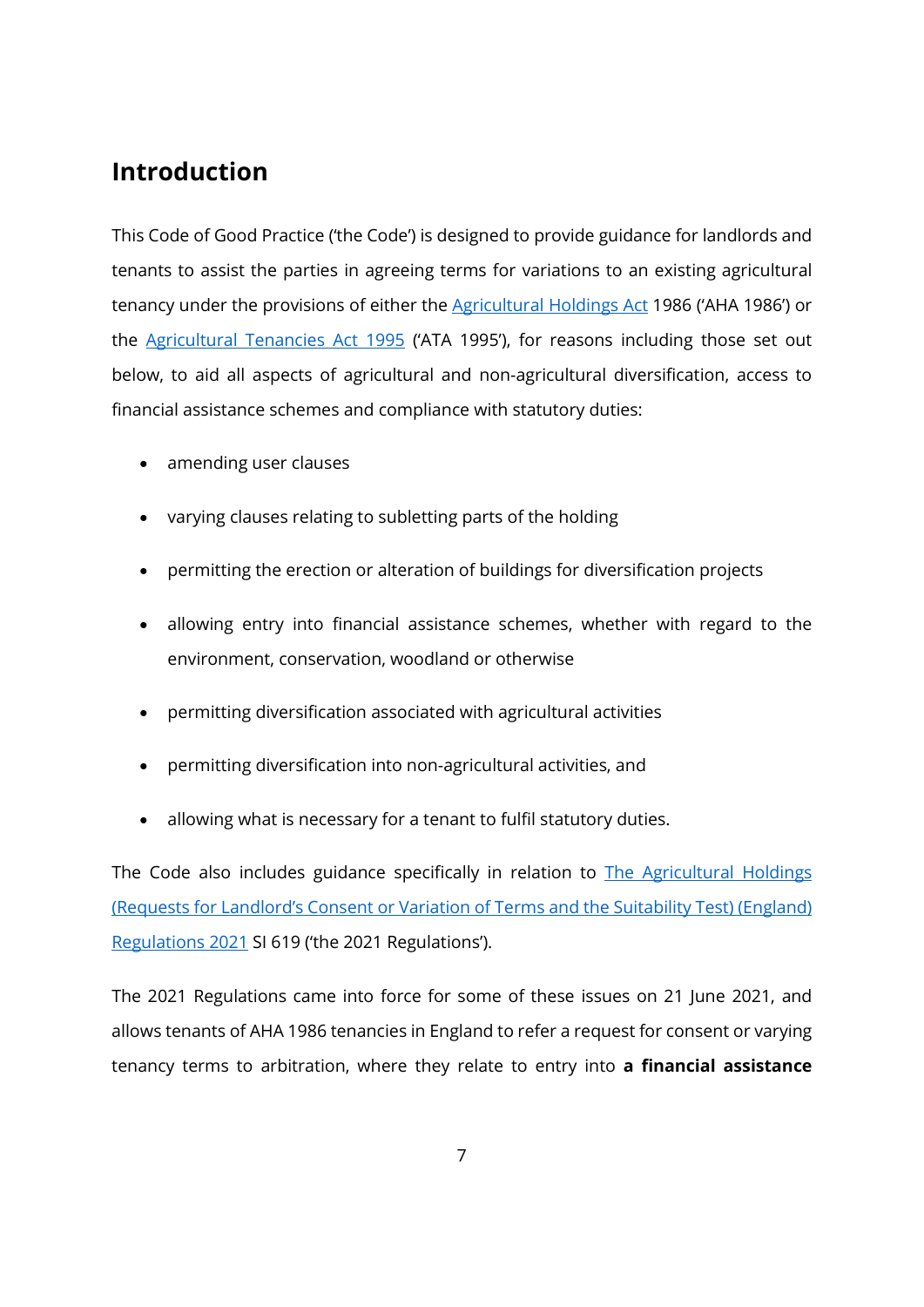**scheme** under the [Agriculture Act 2020](https://www.legislation.gov.uk/ukpga/2020/21/contents) ('the 2020 Act') or **fulfilling statutory duties**, and where agreement cannot be reached with the landlord.

Regulations specific to Wales are expected in autumn 2021, and will provide a mechanism for tenants of AHA 1986 tenancies in Wales to refer a request for landlord's consent or varying tenancy terms to arbitration, for the purposes of fulfilling statutory duties and where agreement cannot be reached with the landlord in those circumstances. The Welsh regulations will not at this time include provisions for the same in relation to a Welsh equivalent of financial assistance schemes, as the policy of future schemes is still subject to the Welsh government's proposed *Agriculture (Wales) Act* and the proposed Sustainable Farming Scheme.

Users of the Code are urged to ensure they understand which proposals are subject to the 2021 Regulations and which are not. Users should also note that the statutory procedures under the 2021 Regulations are not applicable in the case of all proposals for which a tenant may be seeking landlord's consent or cases where the landlord is seeking consent from the tenant.

The Code is designed to assist parties in reaching an agreement, whether or not the 2021 Regulations apply, and before turning, where possible, to the statutory procedures set out in the 2021 Regulations to decide the matter.

The Code also provides an outline summary of the suitability test provisions, which come into force on 1 September 2024, under the 2021 Regulations. These provisions are set out in the same Regulations relevant to the Code, but are not directly related, so a summary is provided for the readers' information.

The Code is divided into four sections:

• Section 1: Context – a time of transition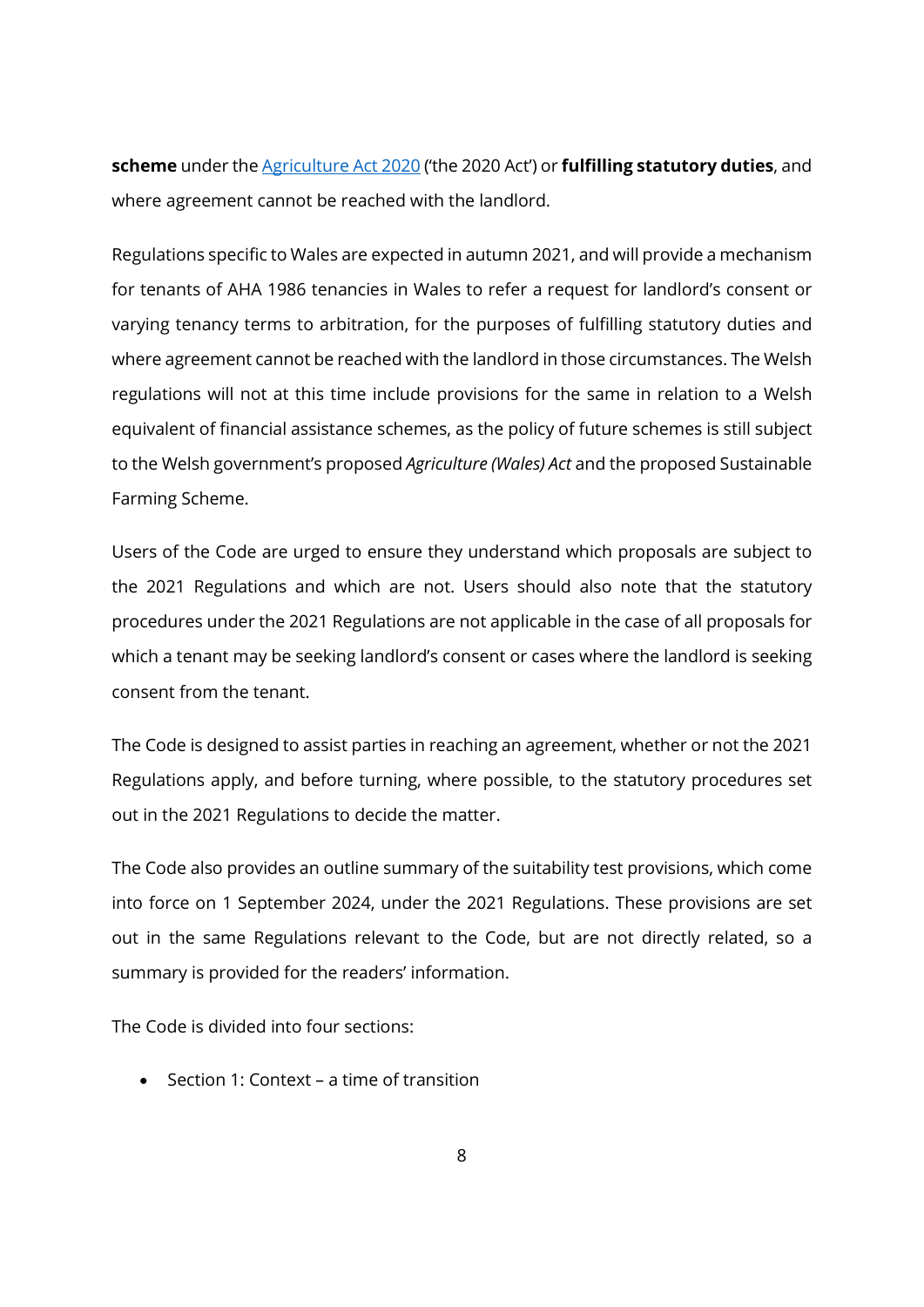- Section 2: General guidance
- Section 3: Requests for landlord's consent or variation of terms under the 2021 Regulations (England only)
- Section 4: The suitability test under the 2021 Regulations

**All users of the Code are advised to check the terms of the tenancy agreement to ensure they fully understand the terms of that agreement in the context of proposals covered by the Code. Landlords and tenants may not require each other's consent in all circumstances, depending on the tenancy terms. Checking the terms of the tenancy agreement should therefore be the first port of call.**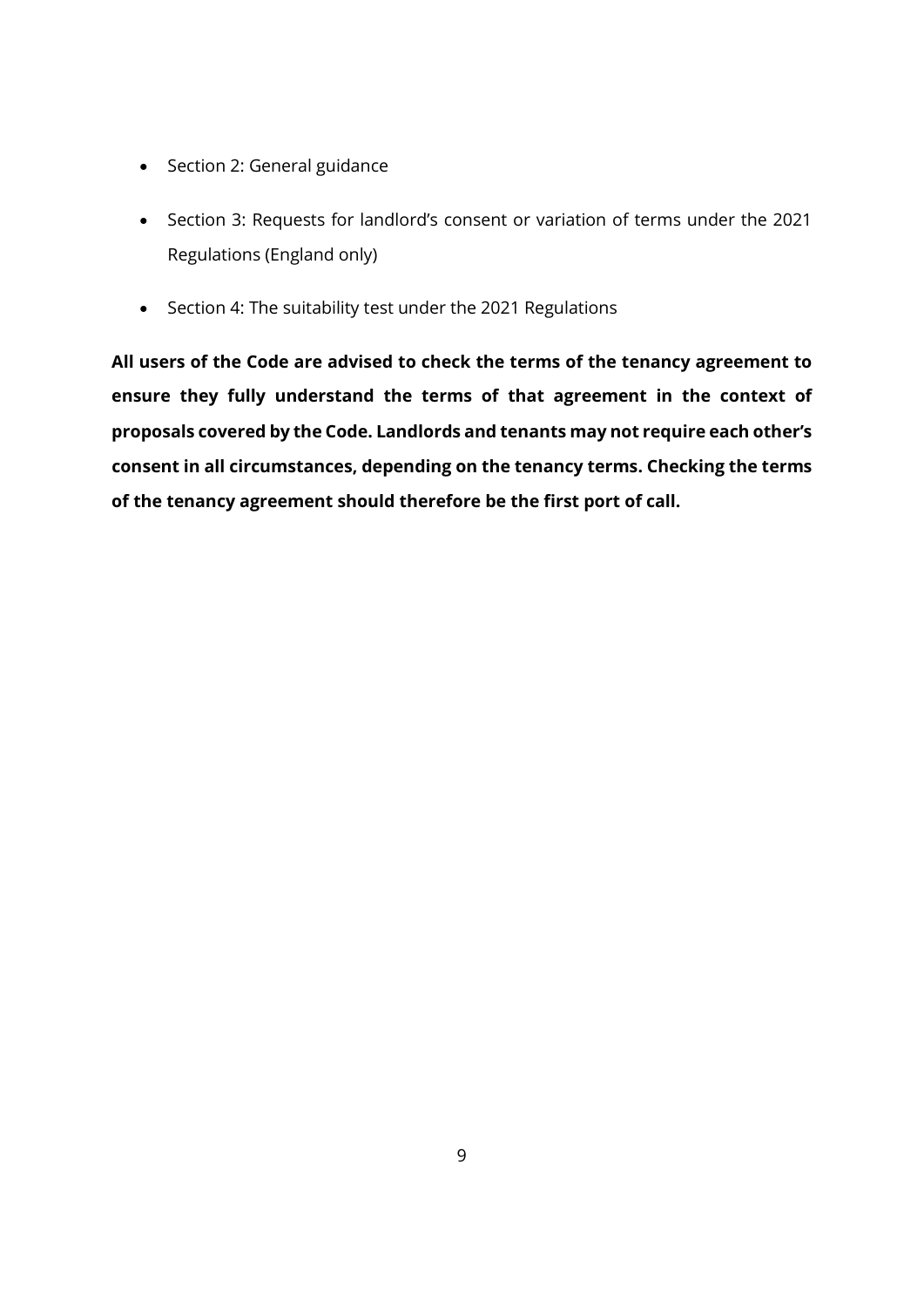# <span id="page-9-1"></span><span id="page-9-0"></span>**1 Context – a time of transition**

Agriculture and the management of rural land is seen to have entered an age of accelerated change. This is much broader than the simple but eye-catching fact of the United Kingdom having left the EU, with the CAP moving into the past and new polices now being introduced.

New trade arrangements, changing markets and public tastes, environmental concerns and the advent of innovative technologies are joined by the fact and mitigation of climate change, with the net zero target for greenhouse gas emissions and growing recognition of the need to improve productivity. These are all pressures for change in farming.

Nonetheless, the fact of Brexit required the 2020 Act to provide the powers to manage agricultural policy, inherited and new, that had previously been held by European institutions. That is being used to take new directions.

### <span id="page-9-2"></span>**Tenancy law changes**

Amid the range of agricultural policy measures covered, the 2020 Act makes a number of changes in agricultural tenancy law for England and Wales in response to these pressures. As the Code discusses, making the best of a let farm in these new conditions may require more change than was envisaged when a tenancy agreement was written, often several decades ago. The Code encourages and offers a framework for positive discussion of potential needs and opportunities between tenant and landlord. More specifically, and as reviewed in the Code, the 2020 Act offers some situations a defined recourse to dispute resolution that could change the terms of a 1986 Act agreement where this is found to be 'reasonable and just' between the parties. The emphasis is, however, on practical and open discussion to find mutual benefit where change may be needed. Other tenancy law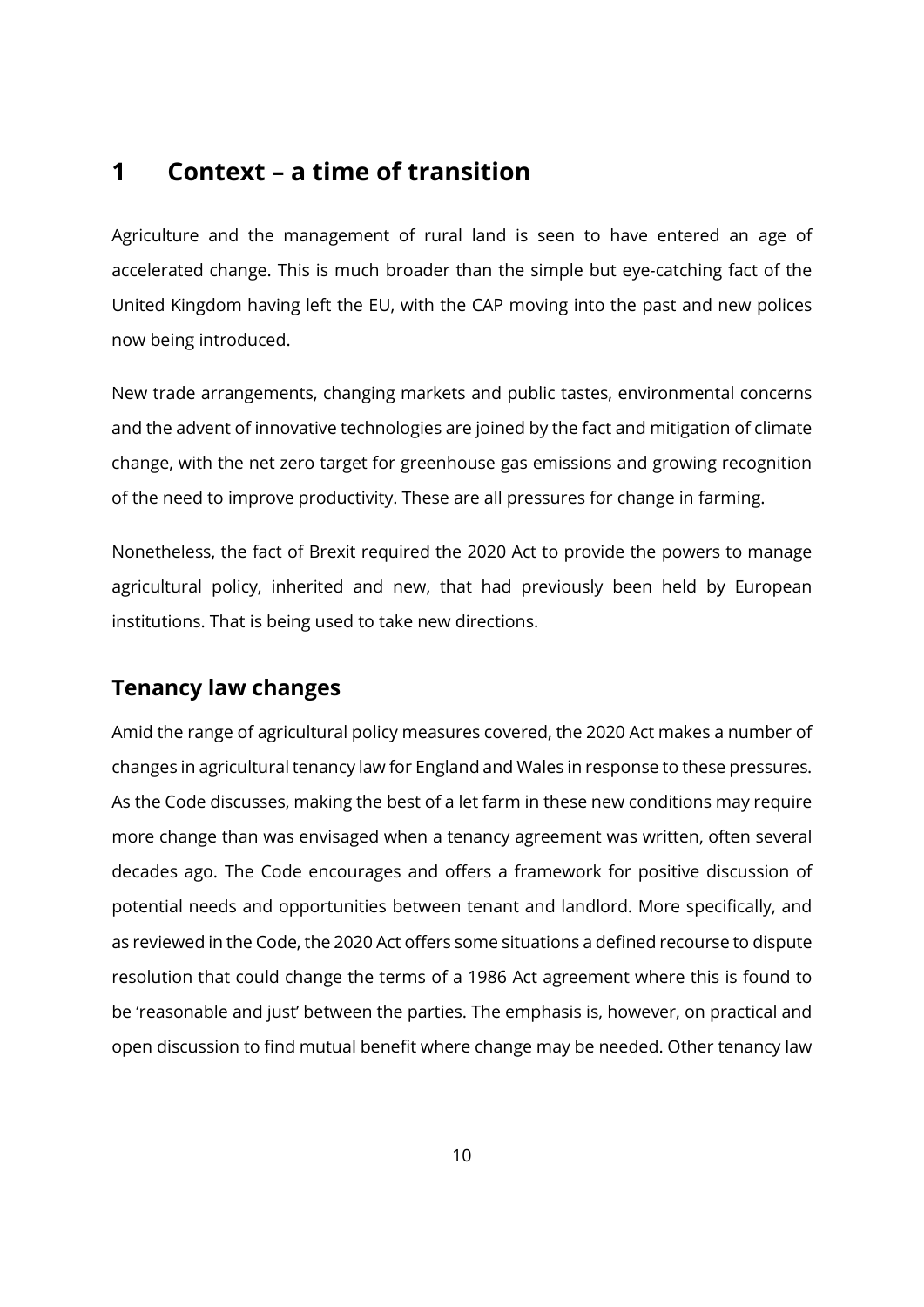changes, noted below, simplify succession but set a higher standard for it and are designed to encourage investment by landlords.

# <span id="page-10-0"></span>**England**

The powers of the 2020 Act are being used in England for the purposes of the November 2020 *Agricultural Transition Plan*, which developed from the thinking of the February 2018 *Health and Harmony* consultation as framed by the *25 Year Environment Plan*, applying it to the transition period to 2028 with the twin aims of:

- 'a renewed agricultural sector, producing healthy food for consumption at home and abroad, where farms can be profitable and economically sustainable without subsidy
- farming and the countryside contributing significantly to environmental goals including addressing climate change'.

Those goals touch on many areas of agricultural and land management policy. The Basic Payment Scheme, now a legacy from the EU, is to be phased out with the money moving to:

- public goods schemes, using new 'financial assistance schemes' to buy standards, largely but not solely environmental, that are both above a regulatory baseline (itself being reviewed) and not generally paid for in the marketplace
- productivity measures to improve the competitiveness of farming, in international as well as domestic markets.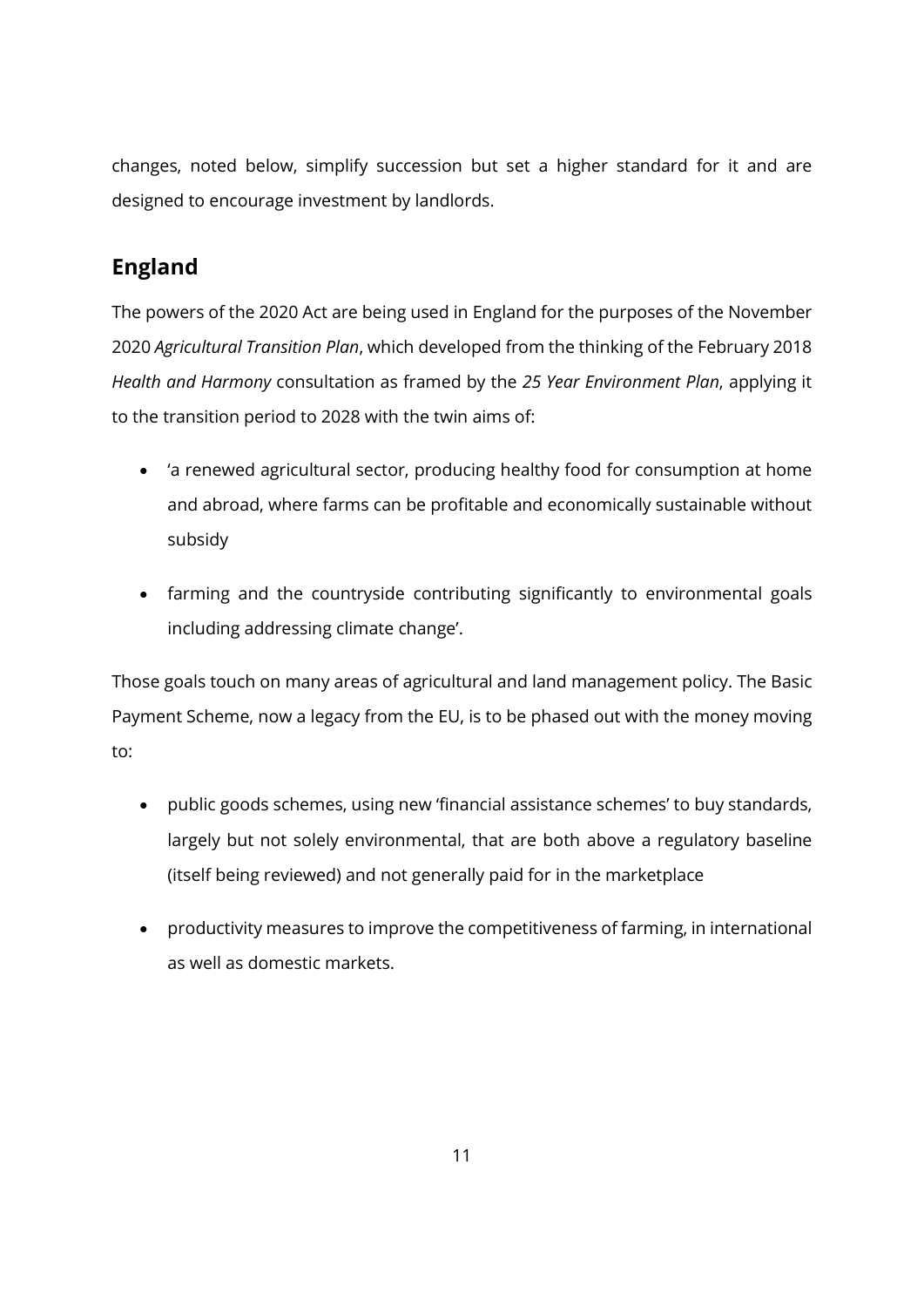### <span id="page-11-0"></span>**Wales**

In Wales, the direction of policy has been set out in the consultation papers, *Brexit and our Land*, *Sustainable Farming and our Land* and the *Agriculture (Wales) White Paper*. An *Agriculture (Wales) Act* is expected to provide for the replacement of the Basic Payment Scheme with a Sustainable Farming Scheme focused on sustainable land management and improved economic resilience.

### <span id="page-11-1"></span>**The move away from the Basic Payment Scheme**

For nearly 30 years, one form or another of area payment, whether Arable Area Aid and livestock premia with stocking limits, Single Payment and now Basic Payment, has accompanied land occupation. The erosion and removal of Basic Payment in both England and Wales is a direct prompt to focus many minds on the business changes needed to manage this process, as farm enterprises, financial values (for produce, rents and other matters), investment and agreements for the occupation and use of land all evolve in response.

## <span id="page-11-2"></span>**The productivity challenge**

That process of change interlocks with increased recognition of the need to improve productivity – not absolute volumes of production, but the efficiency with which inputs are turned into outputs, which increases profit and competitiveness and therefore improves business survivability. The UK government has set the Food and Drink Sector Council a priority to '[a]ccelerate the growth of UK agricultural and horticultural productivity to overtake our major competitors by 2030'.

Improving productivity traditionally calls for innovation, investment and flexibility in land occupation as well as skills.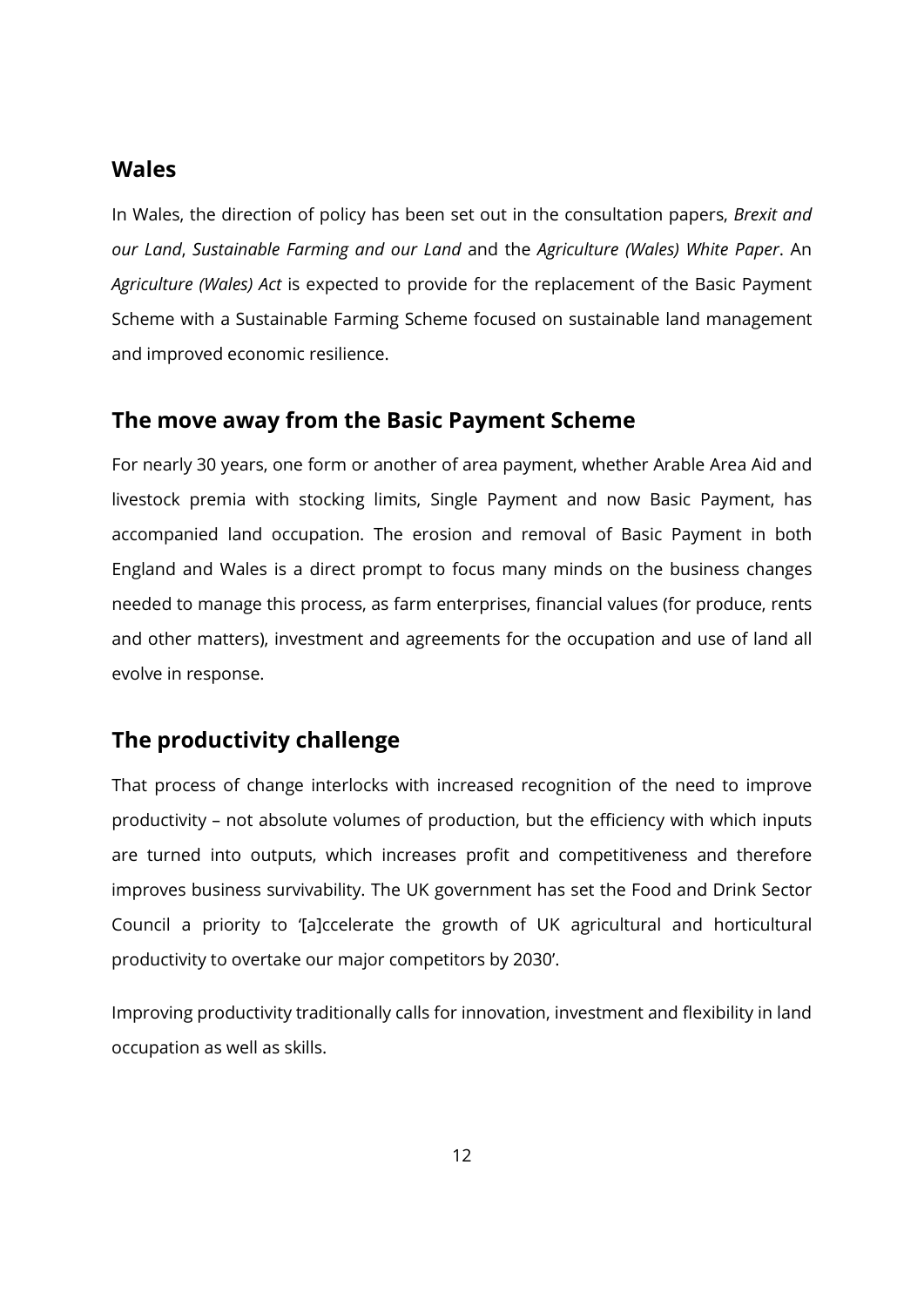There will be cases where lower output will achieve a higher profit, while finding ways to produce something that is not a commodity may be a more sure way to win and hold margin for the business. Some may find environmental agreements, whether under the new polices or with private sector finance, to be a positive way to these ends. All these issues are as relevant to wholly or partly tenanted businesses as to any other farm.

### <span id="page-12-0"></span>**Climate change, biodiversity and other environmental challenges**

These issues now frame much of public policy. While climate change brings increased flooding, the move to net zero is expected to drive change in farming and rural land, with greenhouse gas reduction, carbon sequestration and renewable energy. For wider environmental issues, the Defra Secretary of State said in July 2020:

'This Government's pledge is not only to stem the tide of loss, but to turn it around - to leave the environment in a better state than we found it'.

With post-Brexit environmental legislation aimed at setting an array of targets ranging across, for example, air, water quality and biodiversity, combined with the regulatory baseline (as with legislation for slurry and silage storage), as well as financial assistance schemes for public money to buy public goods and other measures such as biodiversity gain agreements, there will be a number of powerful influences on the decisions to be made in the business of farming.

### <span id="page-12-1"></span>**Tenancy law changes**

In 2017, Defra ministers asked TRIG to consider what changes in tenancy law could assist productivity improvement. TRIG reported on measures under AHA 1986, ATA 1995, taxation, new entrants and council farms. Defra and the Welsh government then put many of those proposals, with others, out for consultation in 2019. A number were then brought forward in the 2020 Act and regulations under it. All but one apply to AHA 1986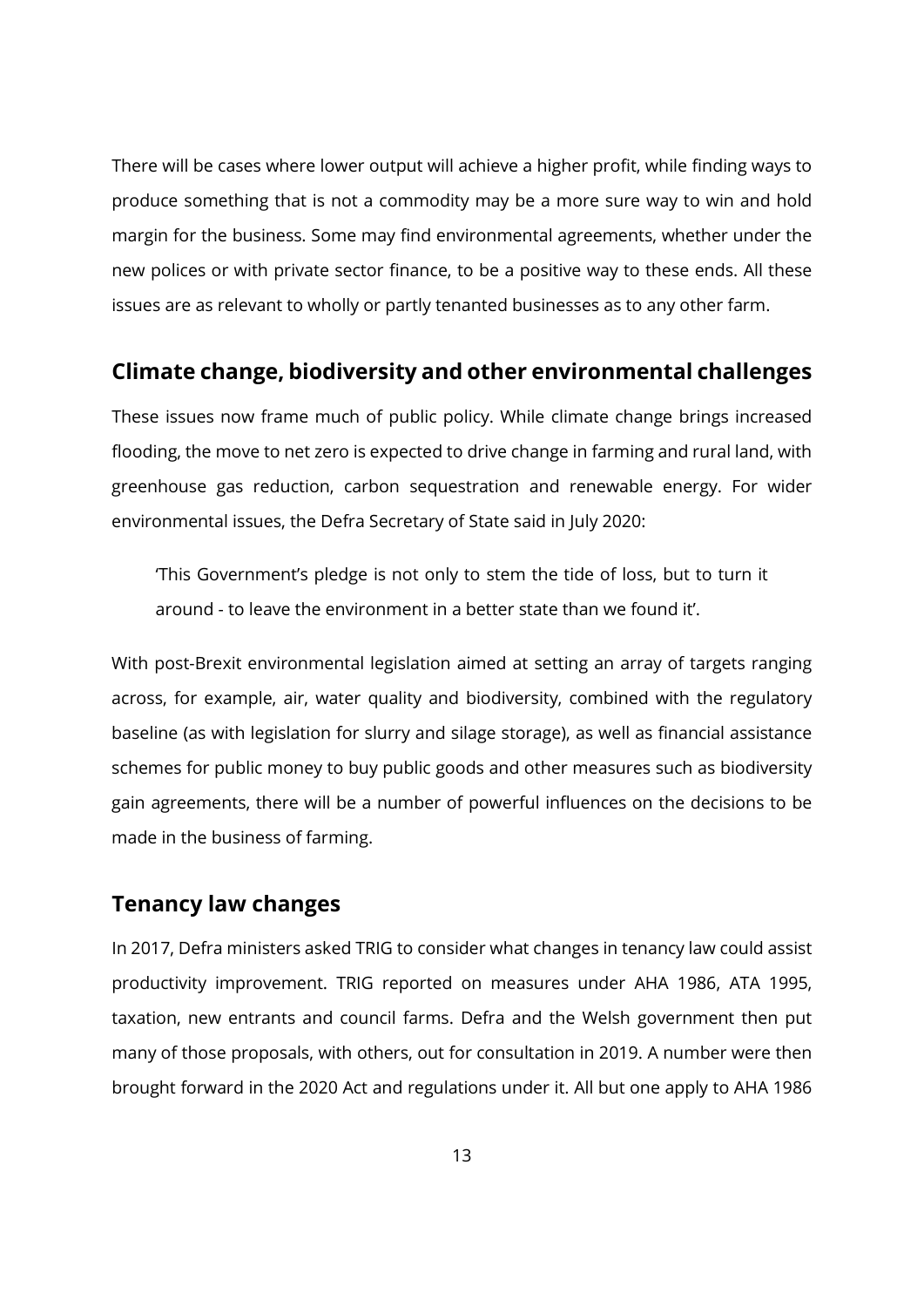rather than to the more recently agreed farm business tenancies. In summary, and with effect from 11 January 2021 unless otherwise noted, they are as follows.

- **Challenging tenancy terms**: to enable an AHA 1986 tenant to take a suggested variation of the terms of the tenancy or a refusal of landlord's consent to dispute resolution where this would enable access to a financial assistance scheme or compliance with a legal requirement. Detailed regulations for this took effect on 21 June 2021 and are awaited in Wales (where using this for access to new schemes awaits the *Agriculture (Wales) Act*).
- **Encouraging landlord investment**: where a landlord's improvement has been made to the holding with an agreement for payments in respect of it by the tenant, to disregard that improvement and those payments at a rent review under AHA 1986 Section 12 and Schedule 2.
- **Tenancy succession**: to revise the suitability test for succession, making it more demanding, and to repeal the commercial unit test for succession, making both changes at a future date. Detailed regulations for the enhanced suitability test have been issued in England, with both that and the repeal of the commercial unit test to take effect from 1 September 2024, giving notice of the changes to all affected. The equivalent regulations are awaited in Wales.
- **Retirement succession**: to enable an application for retirement succession to be made to the Tribunal whatever the age of tenant.
- **County farms**: to change the operative point for a Case A notice to quit for local authority smallholdings from the tenant reaching 65 to the tenant reaching state pensionable age (at present typically 67).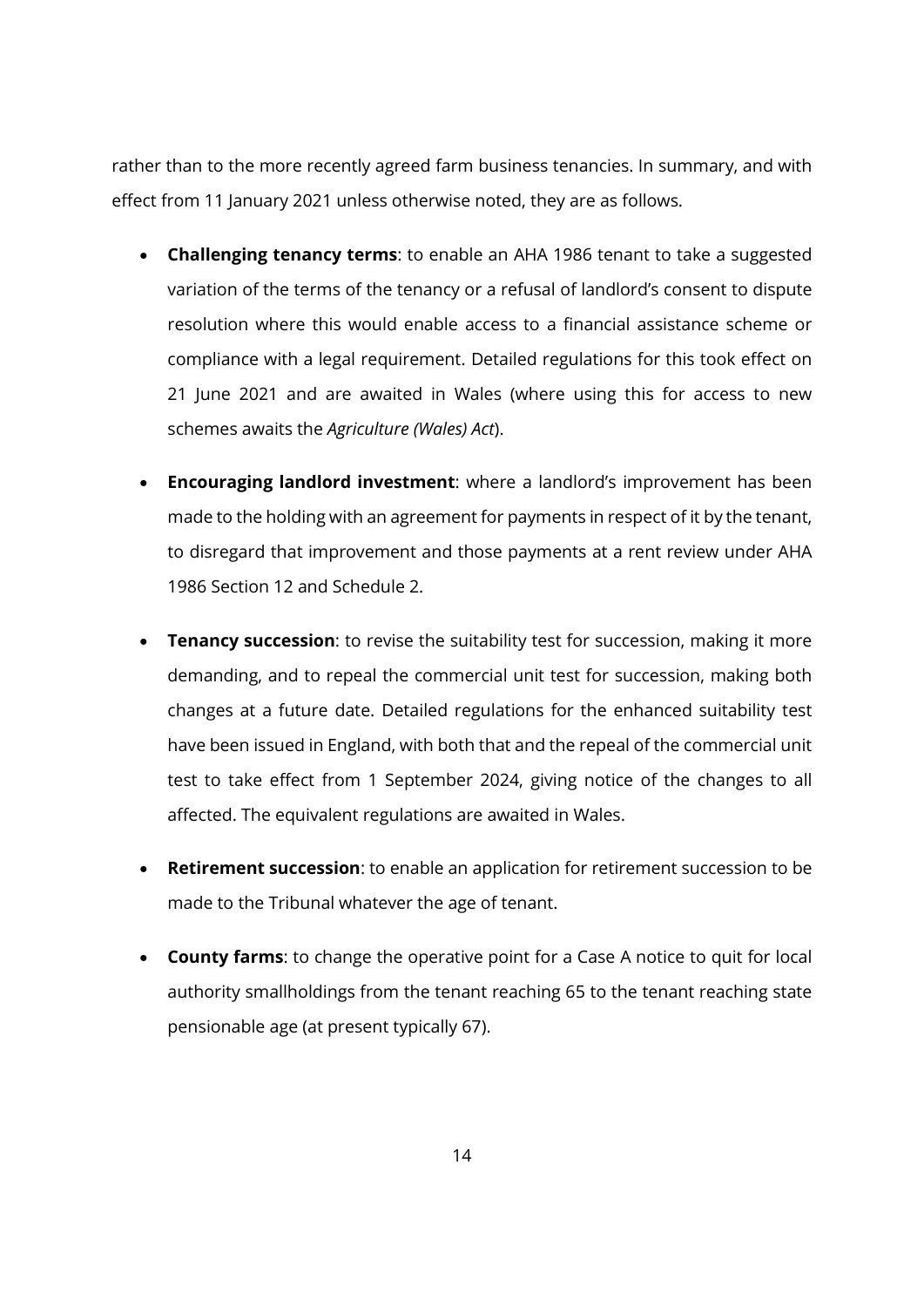- **Arbitration appointments**: to amend AHA 1986 and ATA 1995 so a unilateral reference for the appointment of an arbitrator under either Act can now be made to the President of the CAAV (Central Association of Agricultural Valuers) or the Chair of the ALA (Agricultural Law Association) as well as the President of RICS (Royal Institution of Chartered Surveyors).
- **Third-party determination of rents**: to revise the drafting of the provisions of Section 12 of the AHA 1986 so that the timetable for the parties to appoint a third party (other than an arbitrator) to determine a rent on a final and binding basis, excluding arbitration, is now the same as for an arbitrator.

While those are the changes now made in the law, the Code looks more broadly at behaviour, encouraging positive and practical approaches to the changes, challenges and opportunities that we now face when the tenanted sector manages a third of our farmland.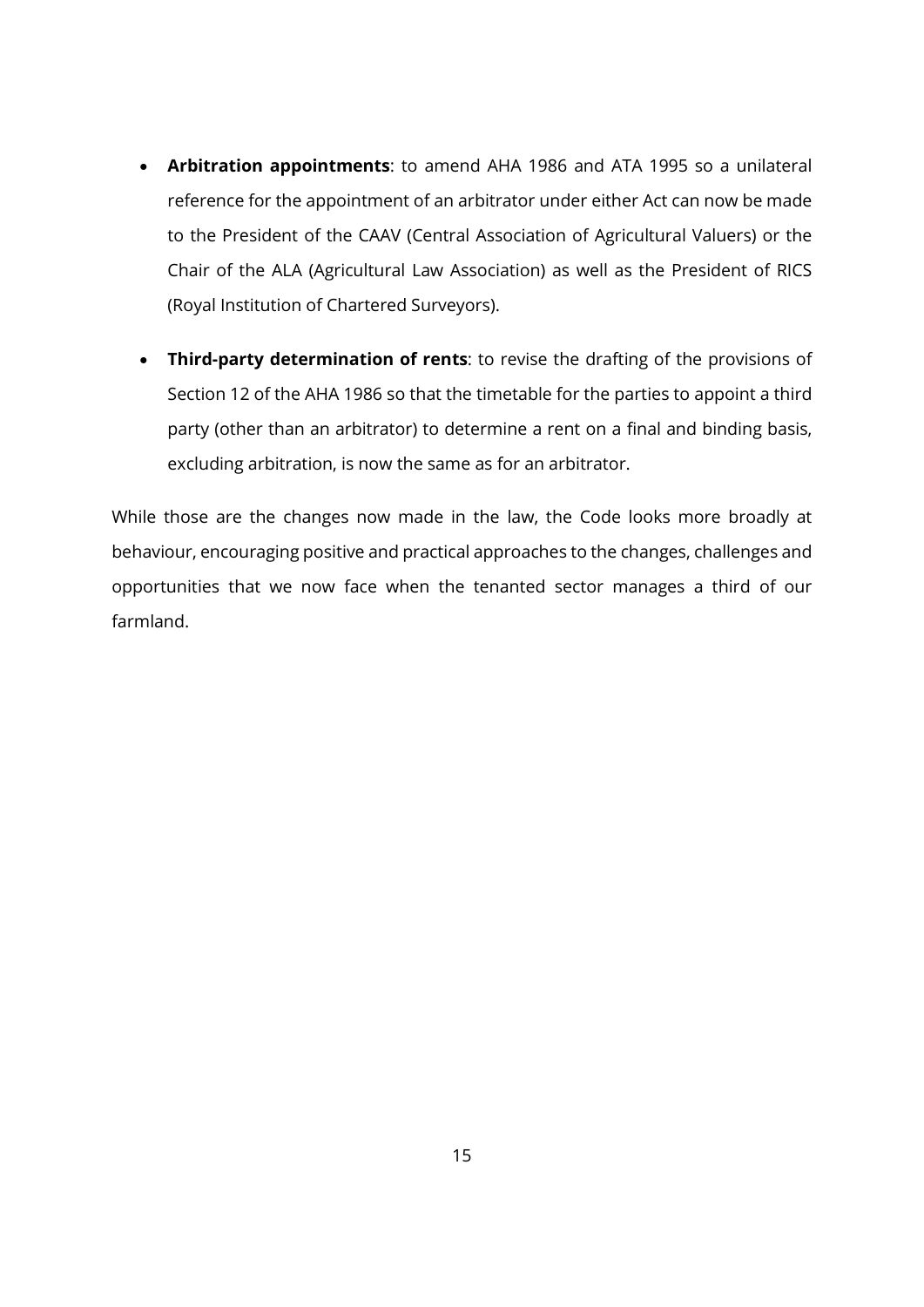# <span id="page-15-1"></span><span id="page-15-0"></span>**2 General guidance**

The steps detailed below are for a tenant wishing to submit a proposal to a landlord for consideration. While the Code does not override the statutory legislation of AHA 1986 and ATA 1995, the same procedure could be adopted, in some circumstances, by a tenant who has failed to seek consent in advance. Tenants should note however that this could constitute a breach of their tenancy agreement, and the landlord may have recourse to other remedies to undo any unconsented actions if an agreement cannot be reached.

The same steps outlined here could also be applied if a landlord were seeking a tenant's consent, and Annex 2 provides some examples of grounds on which a tenant may reasonably refuse.

# <span id="page-15-2"></span>**Step 1: Early consultation**

- Before approaching their landlord for consent, it is good practice for the tenant to check their position in putting a request to the landlord. For example, a tenant might feel on better ground if the rent paid is up to date and there are no pending statutory notices that remain to be resolved by the parties.
- The tenant is also advised to include the measures that are proposed to be taken to remedy any breach of the tenancy agreement.
- While such a proposal is likely to develop with considered thought by the parties, the tenant should approach the landlord at the earliest practical opportunity regarding it either orally or in writing, using the usual channels of communication. This may be a direct approach or via the landlord's agent. If the initial approach is oral, the proposal should be confirmed as soon as possible in writing. Where the 2021 Regulations might apply, it is advisable for AHA 1986 tenants to make a request in writing to fulfil the preliminary requirements of the 2021 Regulations.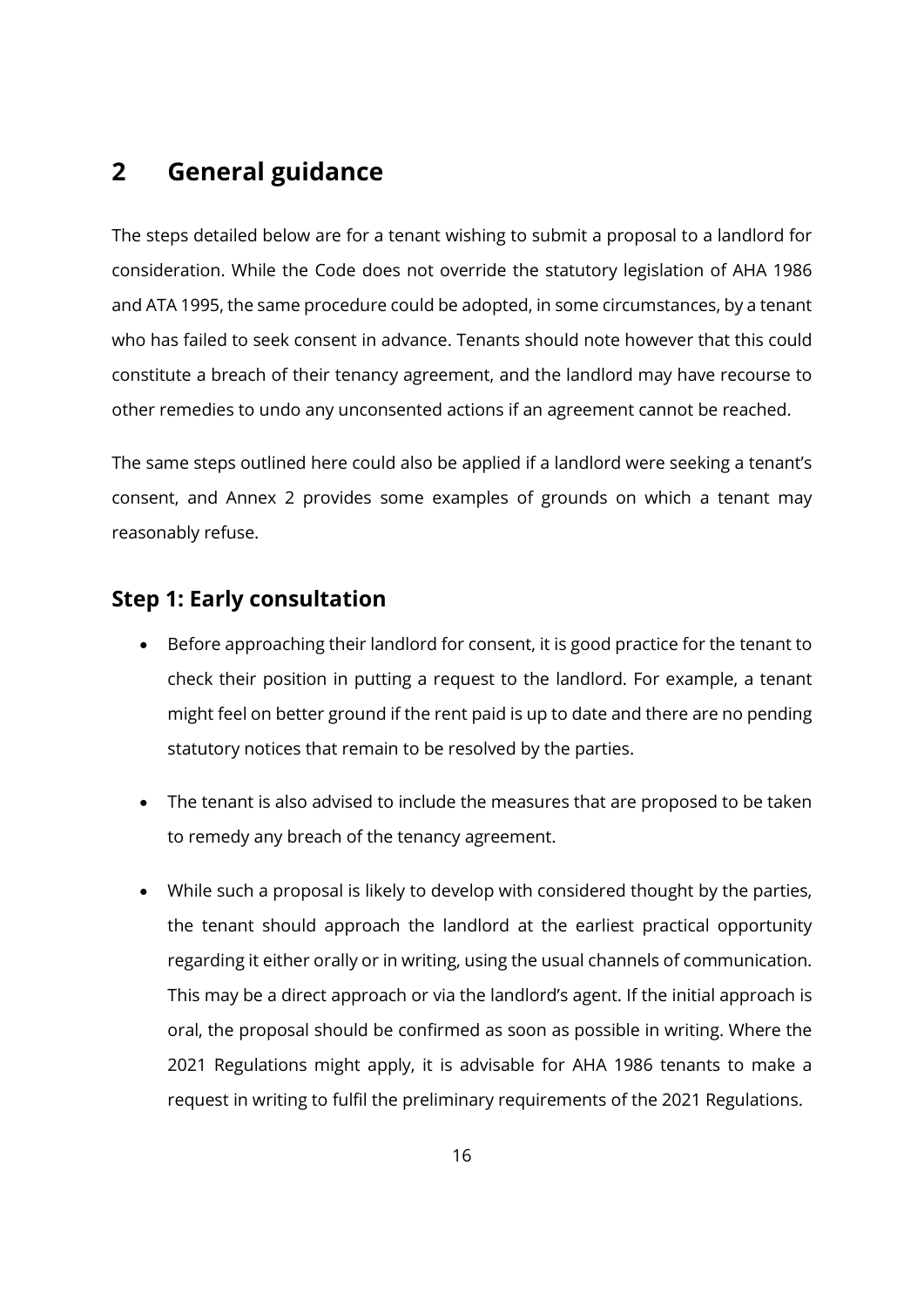- The parties and/or their agents should meet as soon as possible to discuss the proposal, particularly where this involves major projects or either has important issues for the legal interest in the holding of the landlord and/or tenant, or time pressures.
- During this process, the broad terms of the proposal should be explained, together with the potential implications and benefits for the landlord and the tenant.
- The landlord and tenant should agree what needs to be provided to support the tenant's proposal or request for consent. The extent of the submission to the landlord should, while providing all the information required to enable a decision to be taken, be proportionate to the proposal concerned.
- The landlord and tenant should seek to agree how matters relating to the costs of preparing and considering the detailed proposal are to be dealt with. Each party may bear their own cost but if the landlord needs to seek professional assistance that ultimately does not yield any significant financial benefit to the landlord, the tenant may be required to contribute towards the landlord's additional costs providing these are reasonable and necessary for considering and responding to the application, and depending on the scale of the scheme.
- Once agreed, the issue of costs should be confirmed in writing between the parties.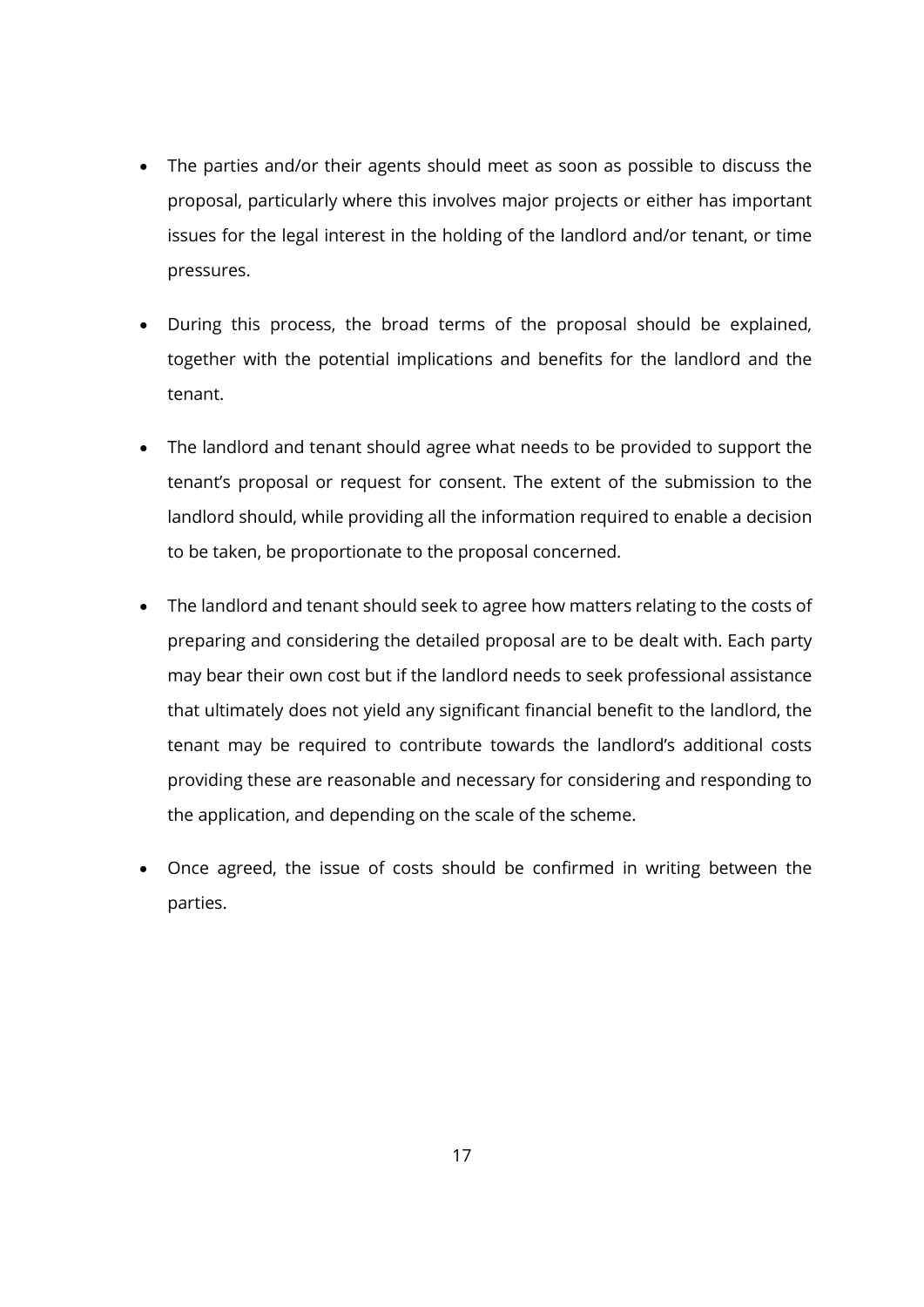# <span id="page-17-0"></span>**Step 2: Agreeing a timetable**

- The parties should agree a realistic timescale for the preparation and measured consideration of the proposal, with sensible deadlines.
- The timescale needs to take account of any deadlines, such as applications for financial assistance schemes, grant funding or obtaining statutory and/or other consents from third parties, as well as any deadline to fulfil a statutory duty.
- The agreed timescale should be confirmed in writing between the parties.

# <span id="page-17-1"></span>**Step 3: Preparing details of the tenant's proposal for consideration by the landlord**

• The tenant should prepare a sound business case for the landlord to consider, the extent and nature of which will vary depending upon the proposal concerned.

The information expected to form part of the tenant's business case should be proportionate. For example, a large diversification scheme would potentially require more detailed and extensive justification than a change of cropping.

- For example, in a situation involving varying a user clause, it may be that a set of gross margins is adequate to support a change in the cropping or livestock system permitted by the existing tenancy agreement.
- On the other hand, a major non-agricultural diversification project might require a full financial appraisal similar to that which might be submitted to a financial institution.

*Examples: financial appraisals, budgets, gross margins, cash flows, comparables, market research, supporting evidence, details of relevant skills, qualifications and training.*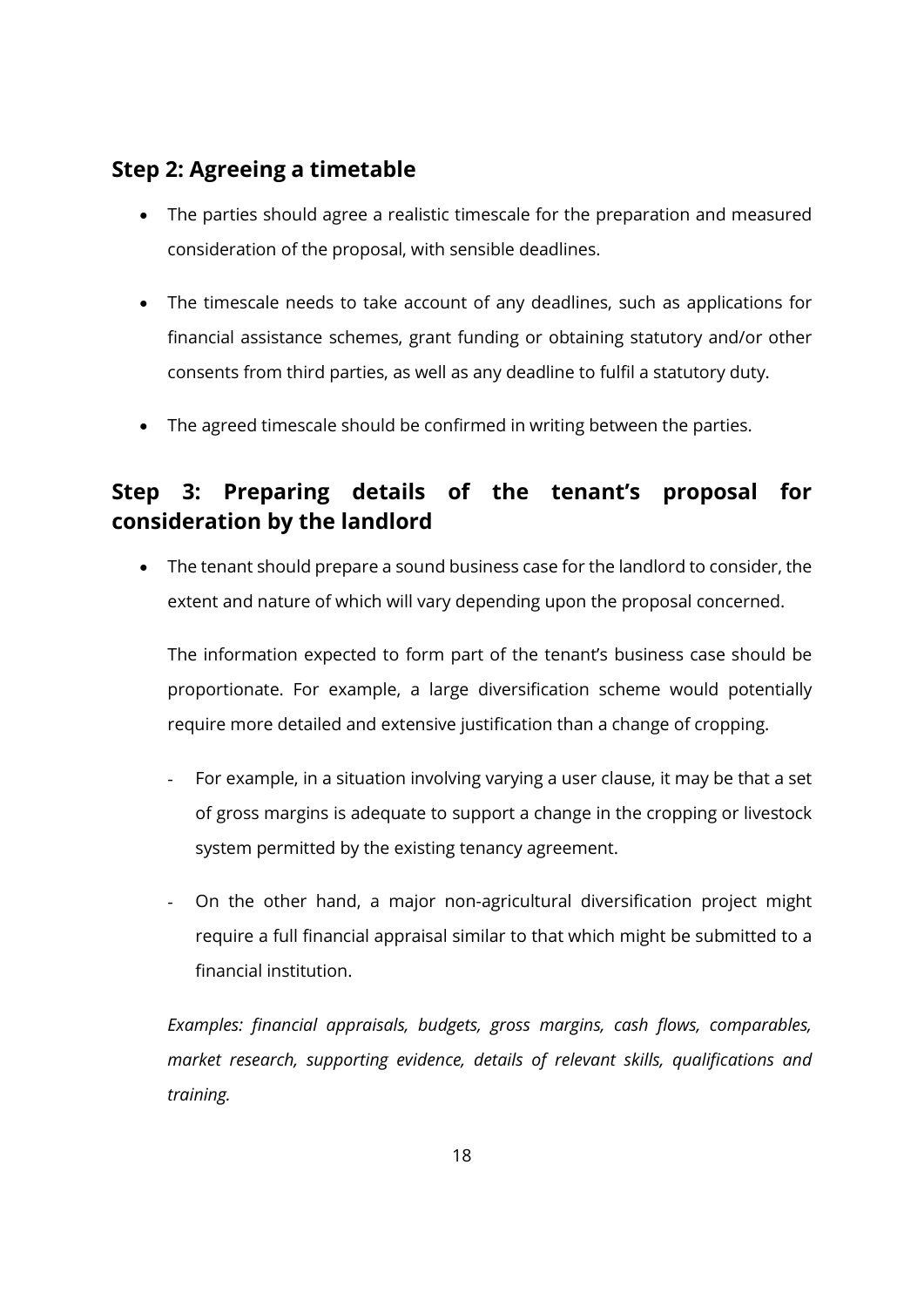• The tenant should provide appropriate and proportionate proof that the project can be funded, assuming terms are agreed between the parties, from either the tenant's own resources, via a financial institution and/or potential funding from a financial assistance scheme or grant, with or without seeking a contribution from the landlord. In the case of financial assistance schemes the proposed application should be consistent with the eligibility rules.

Where the proposal only affects the tenant's business, the justification required may be less than a proposal that would potentially have an effect on the landlord's freehold interest in the holding and/or the landlord's business.

*Examples: assets, reserves, retained profits, landlord's contribution, joint funding, applications, loans and schemes taking into account the terms thereof.*

• The tenant should make reference to the extent to which the terms of the tenancy may require varying and the impact, if any, that this might have on the landlord's rights and reservations. In addition, the option to reverse any change to the terms might be considered if the scheme or project concerned is no longer being pursued, or if applications for funding are refused.

*Examples: user clauses, sub and alternative lettings, repair and other liabilities.*

• The tenant should provide details of the consents to be sought from third parties and relevant compliance requirements that the tenant will need to meet before implementation of the proposal if approved by the landlord.

*Examples: planning permission, listed building consent, building regulations, fire regulations, environmental consents, public health approval.*

• The tenant should detail any assignments, sub-lettings or joint ventures that may form part of the tenant's proposal, including the housing of any employees that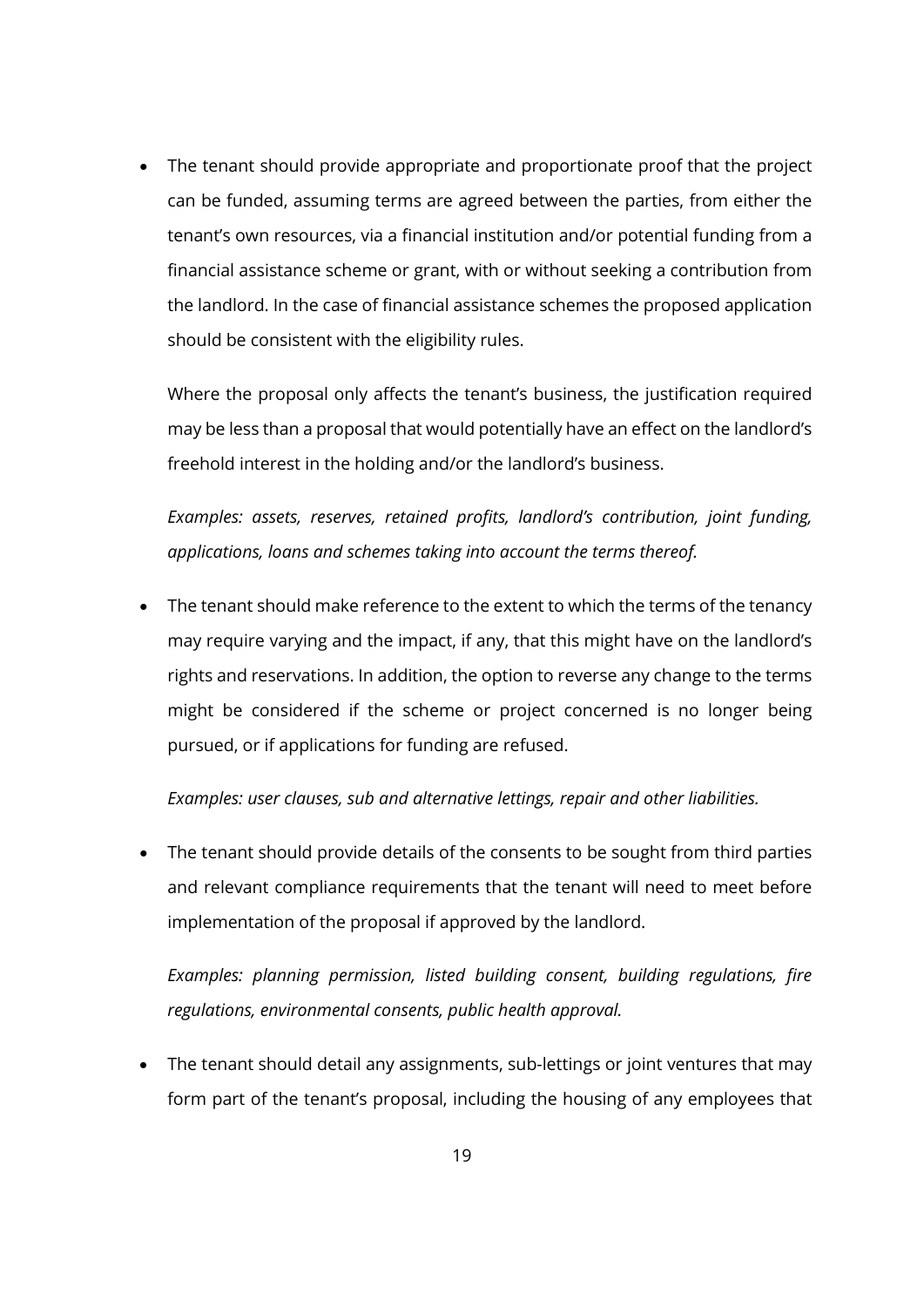might result from the proposal. It should be noted that for certain proposals it may be appropriate for part of a holding to be taken out of an existing tenancy and let under a non-agricultural business tenancy governed by the **Landlord and** [Tenant Act 1954](https://www.legislation.gov.uk/ukpga/Eliz2/2-3/56/contents) or a farm business tenancy under ATA 1995.

*Examples: assured shorthold tenancies, licences, leases, limited liability partnerships, collaboration agreements with third parties.*

• The tenant should consider proposals for the recording of any permanent works or, under ATA 1995, intangible advantages (see Section 15 ATA 1995), for example the grant of planning consent as tenant's improvements or tenant's fixtures, including compensation on termination where appropriate.

*Consider: provisions of AHA 1986 or ATA 1995 as appropriate.*

• The tenant may need to consider proposals for any variations to the passing rent following agreement to the diversification and any future reviews with the landlord.

*Consider: provisions of AHA 1986 or ATA 1995, stepped rent, turnover rent, rent holiday as appropriate.*

• The tenant must provide details of any financial or other implications that will or could burden the landlord if the tenancy is terminated before the expiry of a financial assistance scheme, particularly in the case of multi-annual, longer-term financial assistance scheme agreements.

*Consider: financial or other contractual commitments transferring to the landlord on termination of the tenancy.*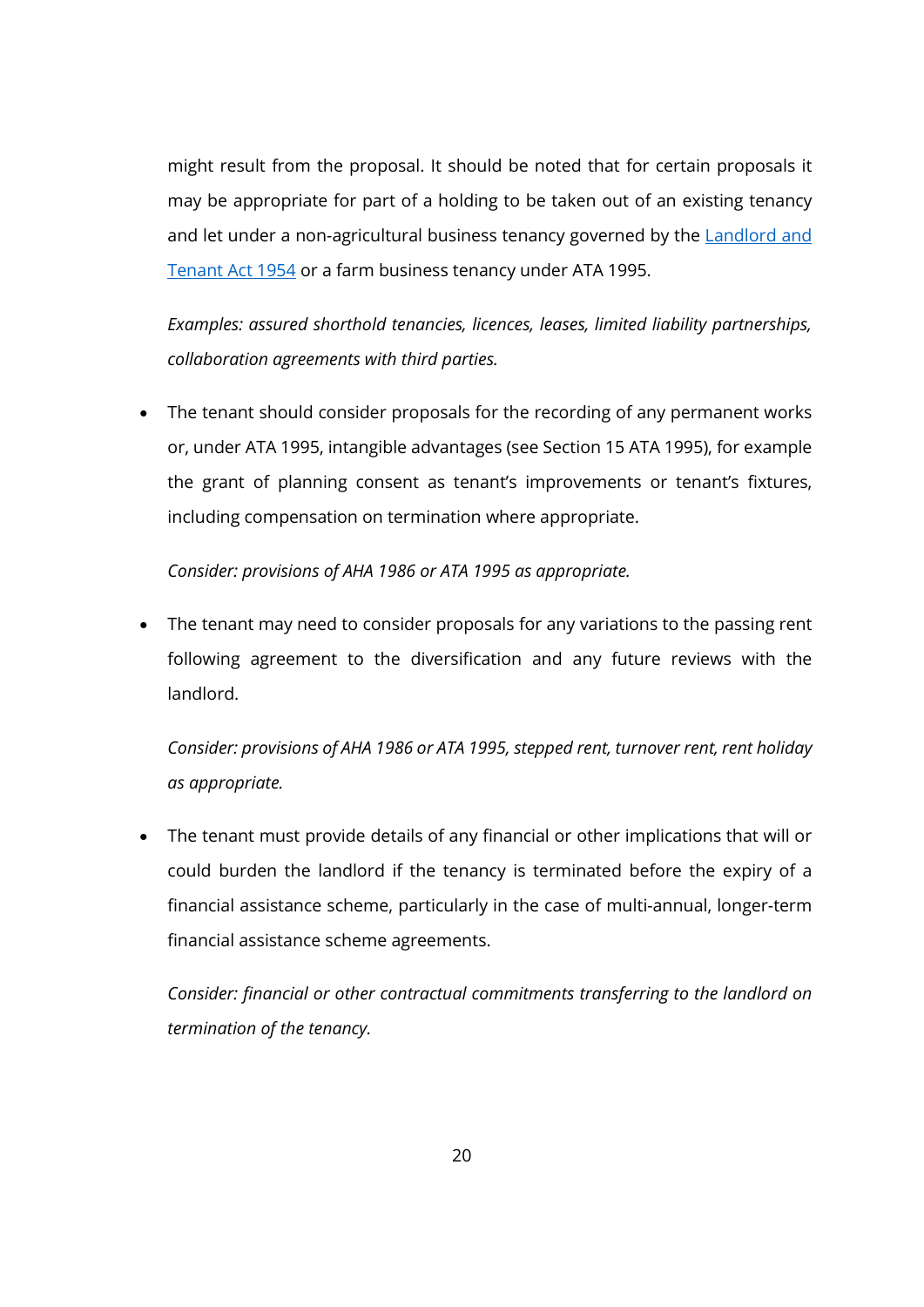## <span id="page-20-0"></span>**Step 4: Landlord's consideration of the tenant's proposal**

- The landlord should give careful consideration to the proposal, including all those matters set out in the tenant's submission as part of step 3.
- The landlord should request in writing any further information required if the tenant has not properly addressed the matters set out in step 3, providing this is reasonable and relevant to the proposal. For example, it may not be proportionate for the landlord to request a full set of the tenant's accounts if other information provides sufficient financial detail, or this is inappropriate in view of the nature and scale of the proposal or the other enterprises that those accounts might cover.
- After the landlord has given full consideration to the proposal, the landlord or the landlord's agent should prepare a written response to the tenant's proposal, confirming approval, proposing approval subject to specified conditions or refusing consent but giving reasons for doing so.

*Annex 1 sets out some grounds on which a landlord might consider withholding consent to a tenant's proposal or seek to impose conditions. Landlords should be mindful of the 2021 Regulations, which apply to certain proposals under AHA 1986 tenancies, where the tenant could refer the matter to arbitration – or they could jointly put it to third party determination. See more information on the 2021 Regulations in section 3 of the Code.*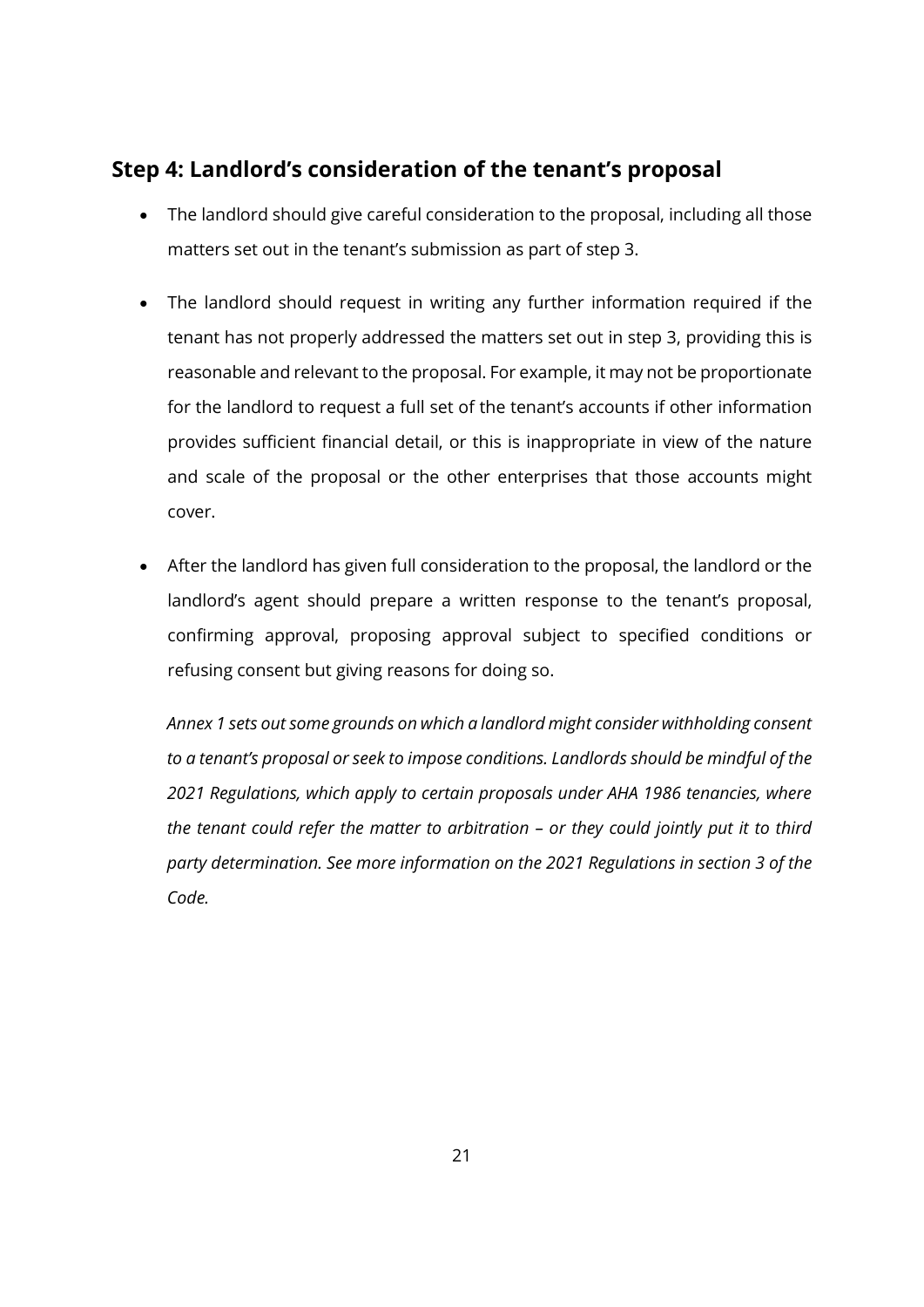### <span id="page-21-0"></span>**Step 5: Formal written agreement**

- Once the parties are agreed, the terms should be confirmed in writing in an appropriate form, which should be prepared by a suitably qualified professional adviser.
- The documents should cover all the matters bearing on the tenancy.
- Where appropriate the agreement should include a waiver of the landlord's powers under Case B for this particular/specific proposal, together with any other rights that may detract from or negate the landlord's grant of the consent.

# <span id="page-21-1"></span>**What if a landlord and tenant are unable to reach agreement on a proposal?**

In circumstances where the tenant's occupation is subject to an ATA 1995 tenancy or the tenant's request **is not** subject to the 2021 Regulations under an AHA 1986 tenancy, if an agreement cannot be reached between the parties after the steps in the Code have been followed, there is no formal recourse to require a landlord to grant consent to a tenant's proposal.

A tenant may consider amending the proposal to address the landlord's reasons for refusal, but ultimately, except where the 2021 Regulations apply, a landlord's refusal cannot formally be reversed or challenged.

Annex 1 of the Code provides some examples of grounds on which, according to the context, a landlord might be reasonable in refusing consent, but these are purely illustrative. Other grounds might apply in some cases, and in others there might be no basis for reasonable refusal.

Where a tenant is unsure whether the 2021 Regulations apply in their situation, needs further guidance in referring a matter to arbitration (where it is available) or needs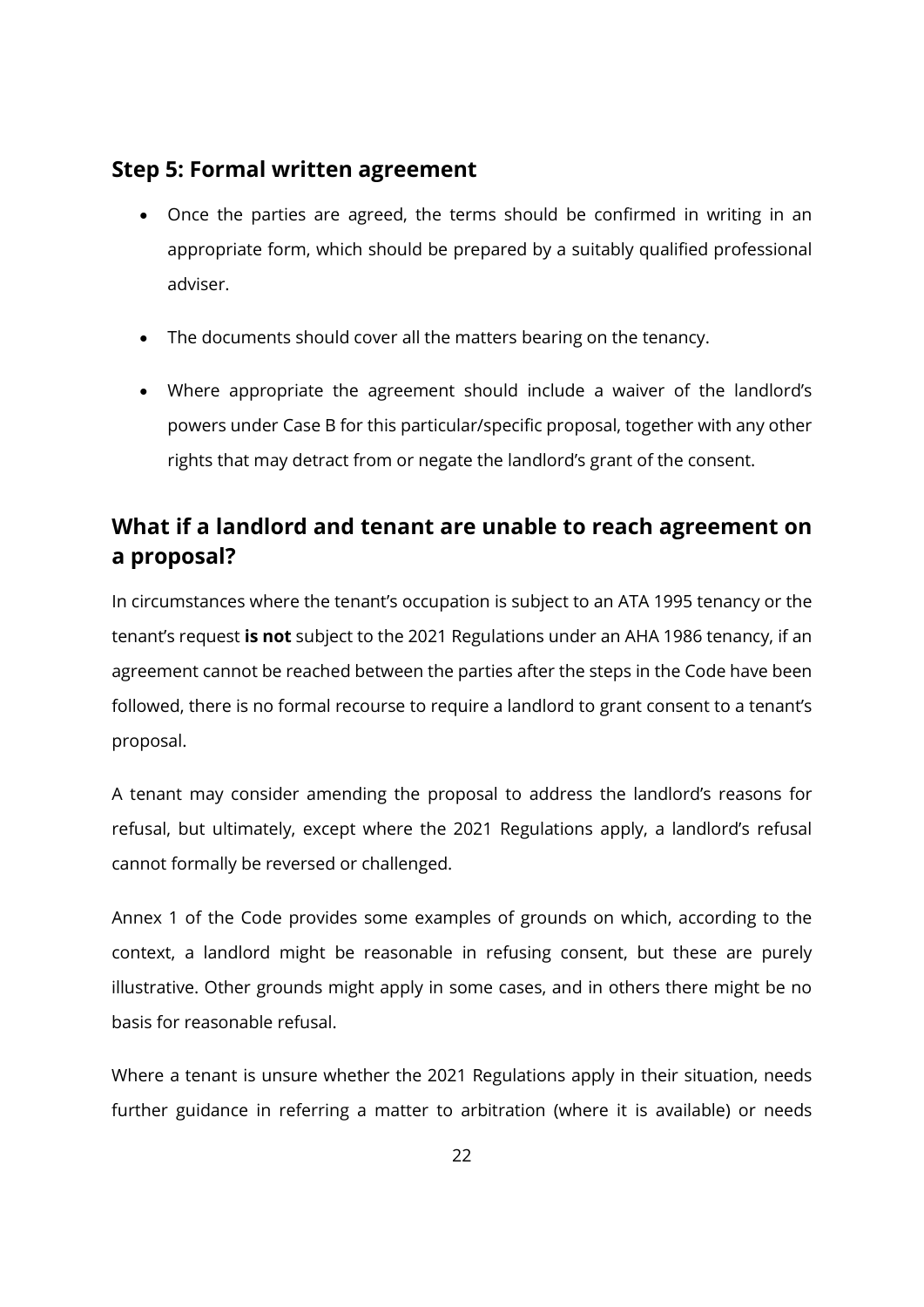assistance in revising a proposal to address the landlord's concerns, they should seek professional advice from an appropriate organisation or adviser.

Where it is a landlord seeking the tenant's consent for a proposal, there is no formal recourse to require a tenant to grant consent, regardless of what the proposal is or the tenancy type. Annex 2 of the Code provides some examples of grounds on which a tenant may be reasonable in withholding consent, but these are illustrative and not exhaustive.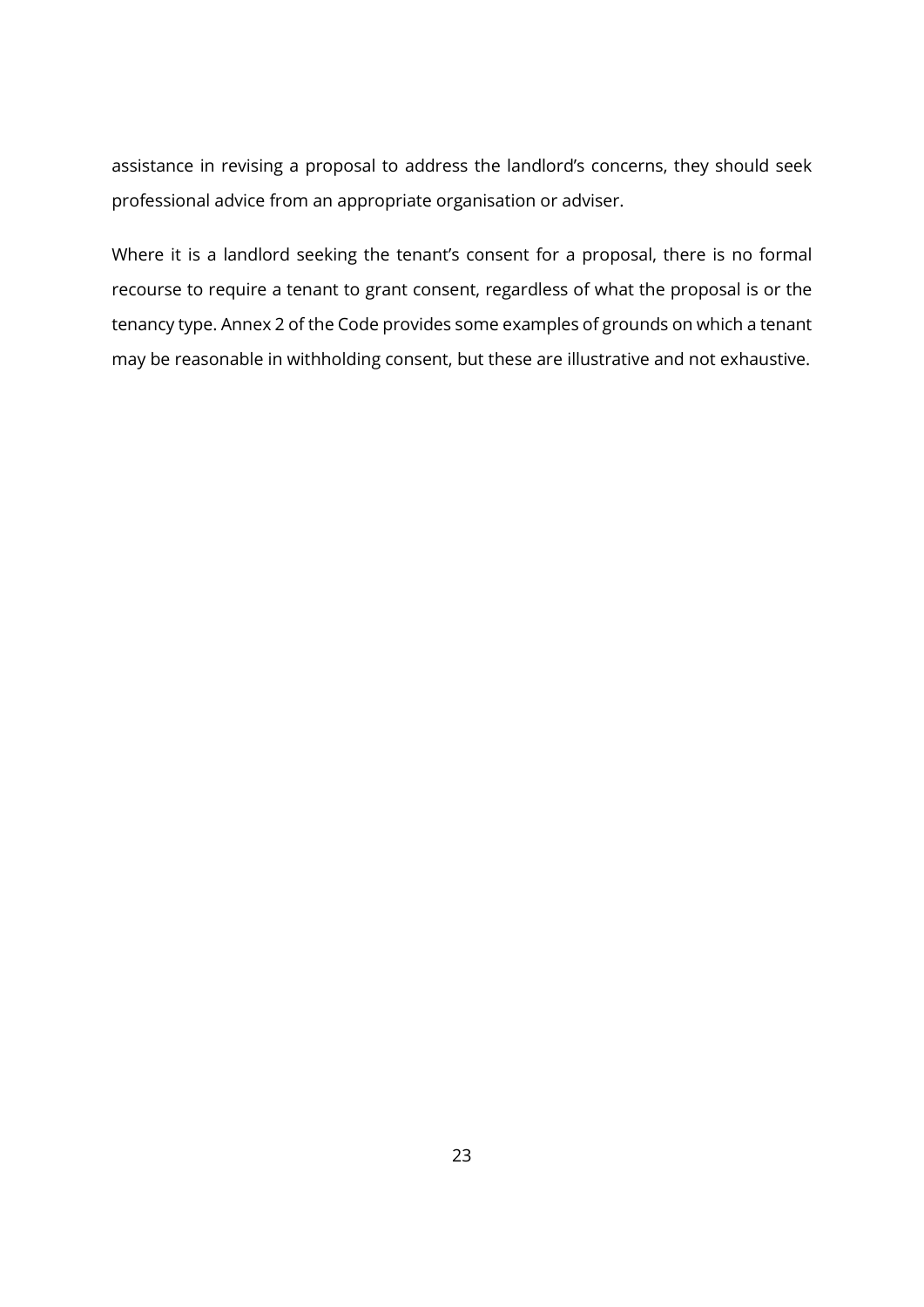# <span id="page-23-1"></span><span id="page-23-0"></span>**3 Requests for landlord's consent or variation of terms under the 2021 Regulations**

The 2021 Regulations apply, in England, to certain proposals from tenants of **AHA 1986 tenancies in England only**. Welsh regulations are expected in due course.

Where no agreement can be reached with the landlord, AHA 1986 tenants can refer requests for landlord's consent, or for varying the terms of the tenancy, to arbitration or third-party determination where the request is made either:

- (a) **to enable access to relevant financial assistance** (as defined in Sections 1, 2(4) and 21 of the 2020 Act – see Annex 4), or
- (b) **to comply with a statutory duty applicable to the tenant's use of the holding**.

### <span id="page-23-2"></span>**Using the 2021 Regulations' procedures**

Before using the provisions in the 2021 Regulations to refer a qualifying request to arbitration or third-party determination, the tenant must be up to date with their rent, they must have previously raised the request to the landlord in writing and the tenancy must not be subject to a valid notice to quit under Part 3 of Schedule 3, or Schedule 5, of the AHA 1986.

Once the tenant has complied with the above, but before a qualifying request can be referred to arbitration or third-party determination, the tenant has to serve a written notice on the landlord requesting the landlord's consent to the request or their consent to vary the relevant terms of the tenancy. The notice should detail the following:

• details of the request being made of the landlord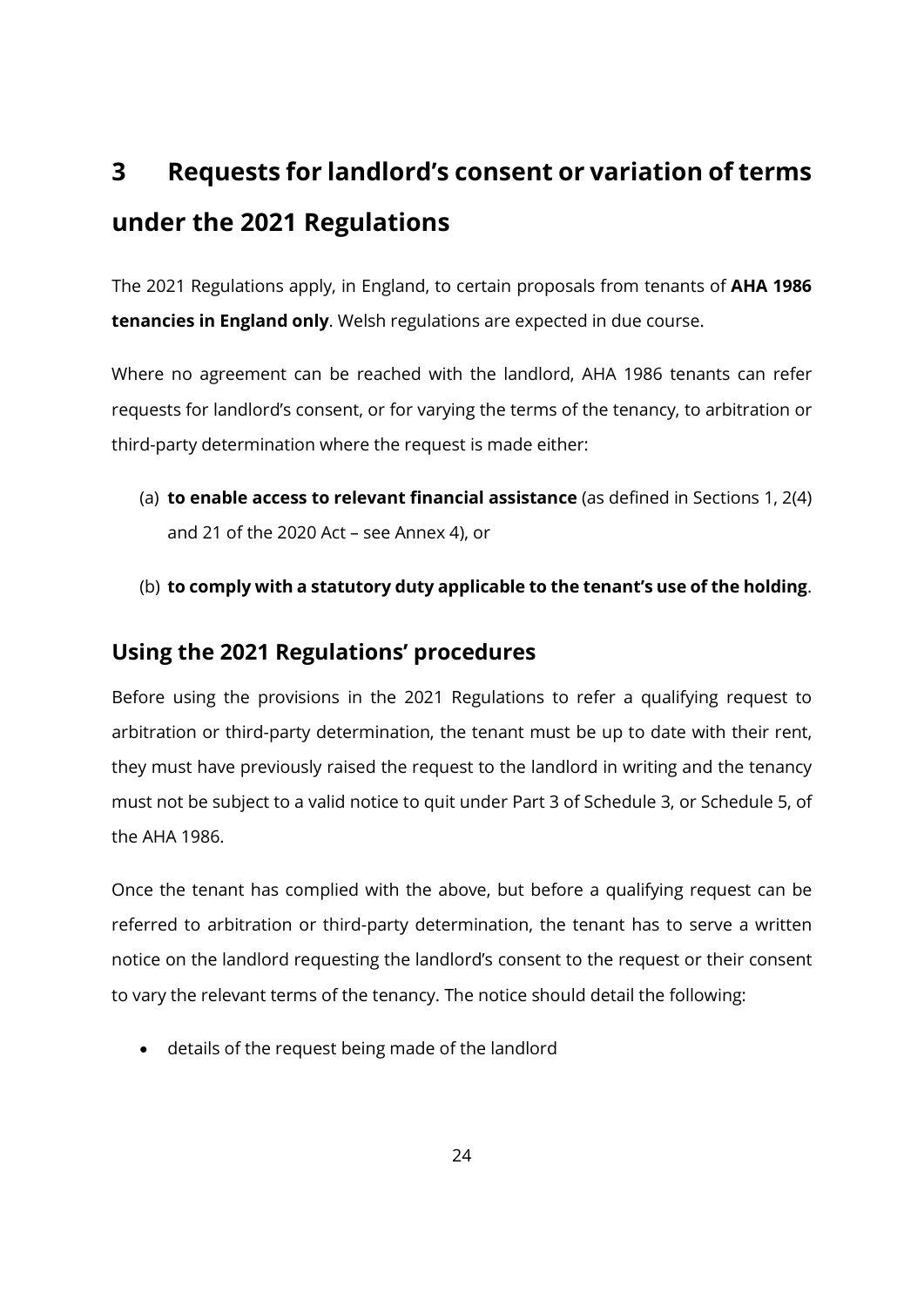- a statement that the request is being made in relation to one of the qualifying purposes (i.e. enabling access to relevant financial assistance or enabling compliance with a statutory duty)
- where it is a request to vary tenancy terms, the proposed new terms and demonstration that the request is the minimum reasonably necessary to fulfil the purpose of accessing financial assistance or complying with a statutory duty
- where it is a request for the purpose of accessing financial assistance, a description of the activities the assistance will support and evidence that the tenant meets any relevant eligibility criteria
- a statement clarifying that the request can be referred to arbitration or third-party determination under the 2021 Regulations, in the absence of an agreement.

The landlord has 2 months within which to serve a counter-notice, which either:

- grants consent to the request
- grants consent but subject to conditions (set out in the same counter-notice), or
- refuses to grant consent.

Within 4 months of serving the original formal notice to the landlord, the tenant can refer the matter to an arbitrator if the landlord:

- doesn't serve any counter-notice
- serves a counter-notice with consent subject to conditions that are deemed unacceptable, or
- serves a counter-notice refusing to grant consent.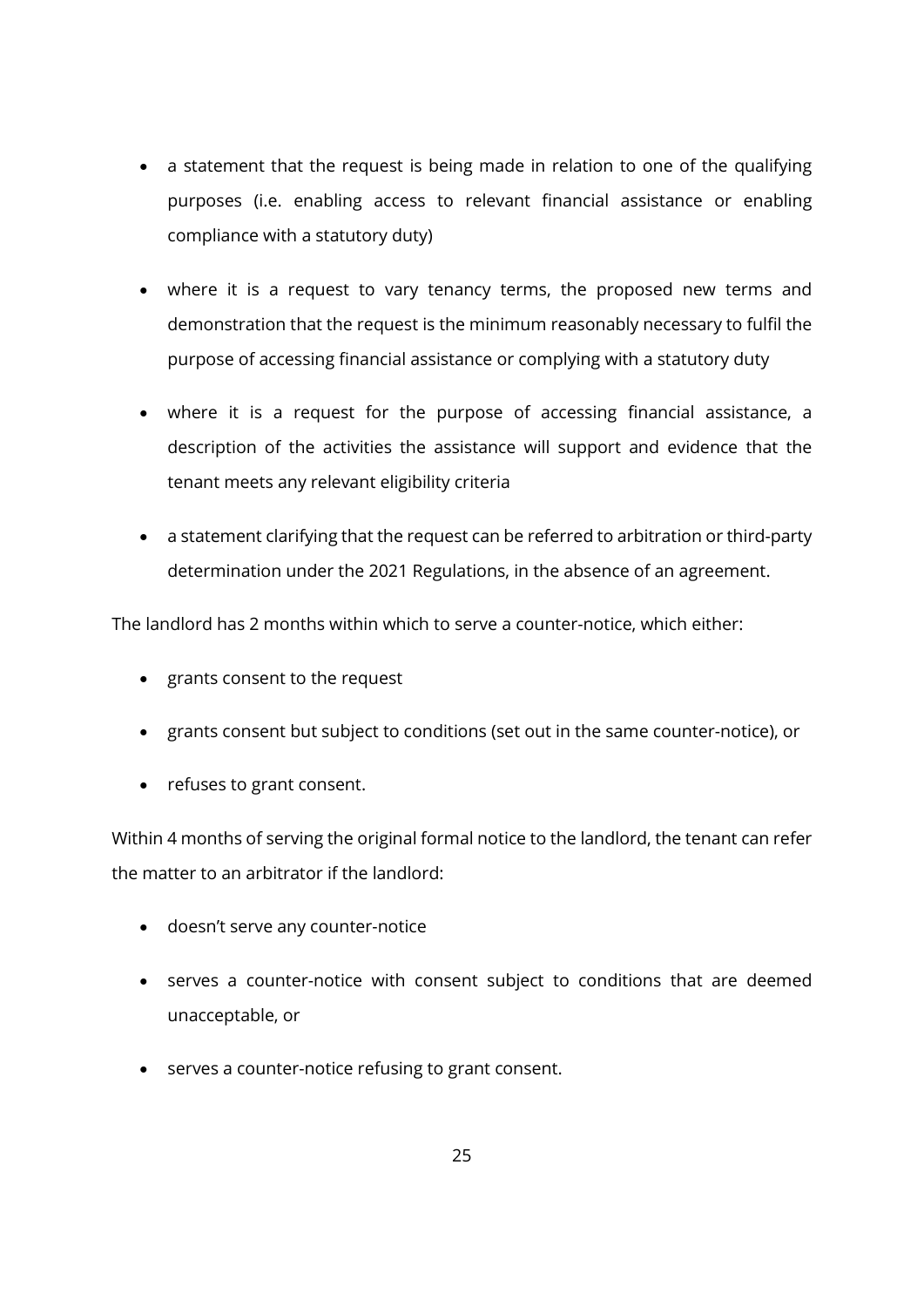Alternatively, landlord and tenant can jointly refer the matter to a third party for determination, typically as an expert, within the same 4 months.

Where the matter is referred to an arbitrator or to third-party determination, the arbitrator or third party may order the landlord to comply with the tenant's request or may make any other reasonable and just award/determination in the circumstances, having regard to all relevant matters, including:

- the tenant's quiet enjoyment of the holding
- the landlord's reversionary interest in the holding (the value of the holding when it is returned to the landlord)
- other property of the landlord and tenant
- evidence of the settled objectives of the landlord and tenant, and
- the desire to make the least change required to the tenancy that is reasonably necessary to achieve the request made.

The arbitrator or third party can also make awards/determinations in respect of:

- the payment of costs
- the timing of their award/determination taking effect
- where the request relates to financial assistance, conditions relating to a successful application, and
- restricting a tenant from referring the same request to arbitration/third-party determination again under the same tenancy.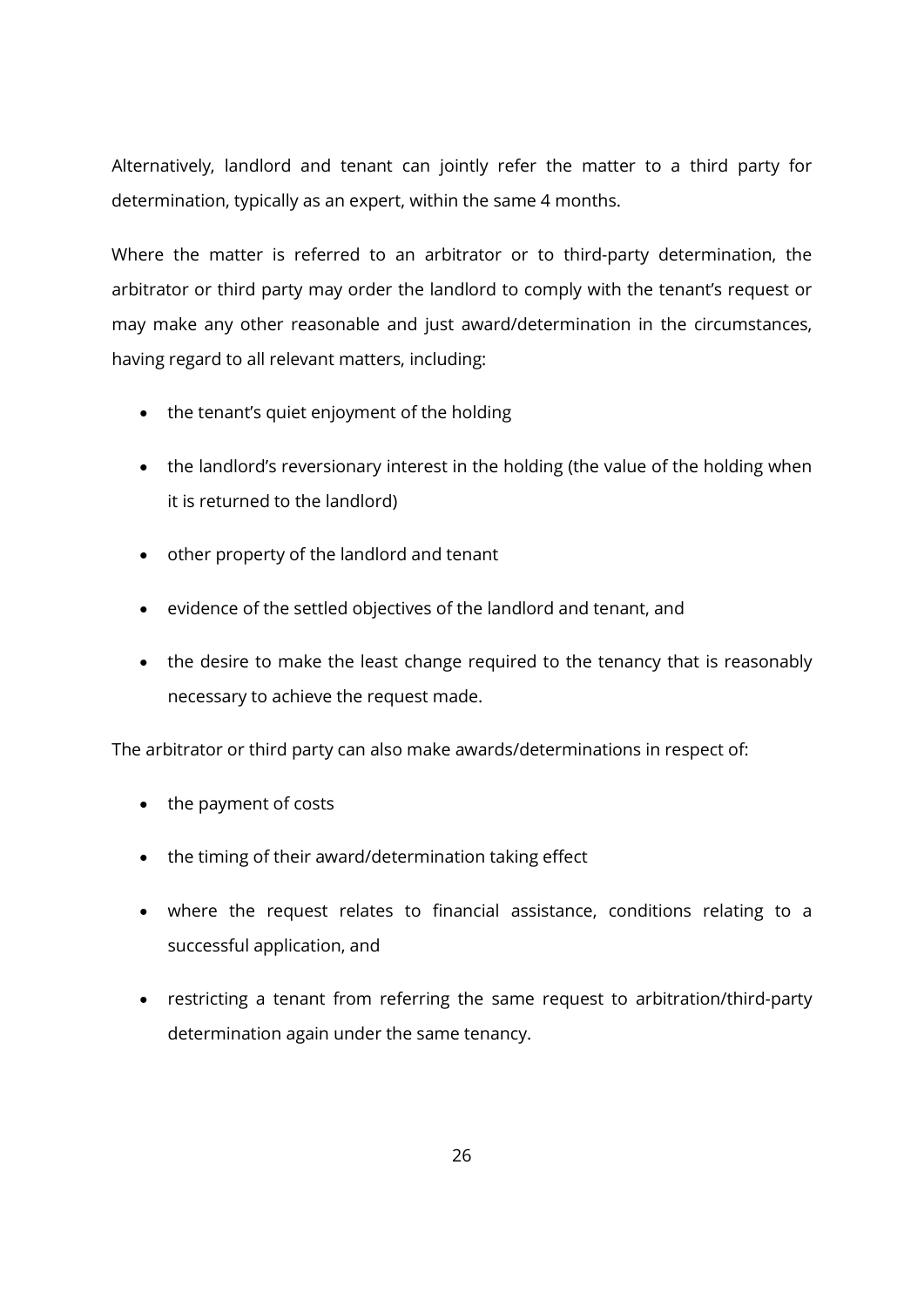They cannot vary the rent, which is left for the next review when the outcome of the proposal might be clearer.

It would be advisable for any tenant intending to refer a request to arbitration, or any landlord in receipt of a notice from a tenant (having refused consent), to seek independent professional advice.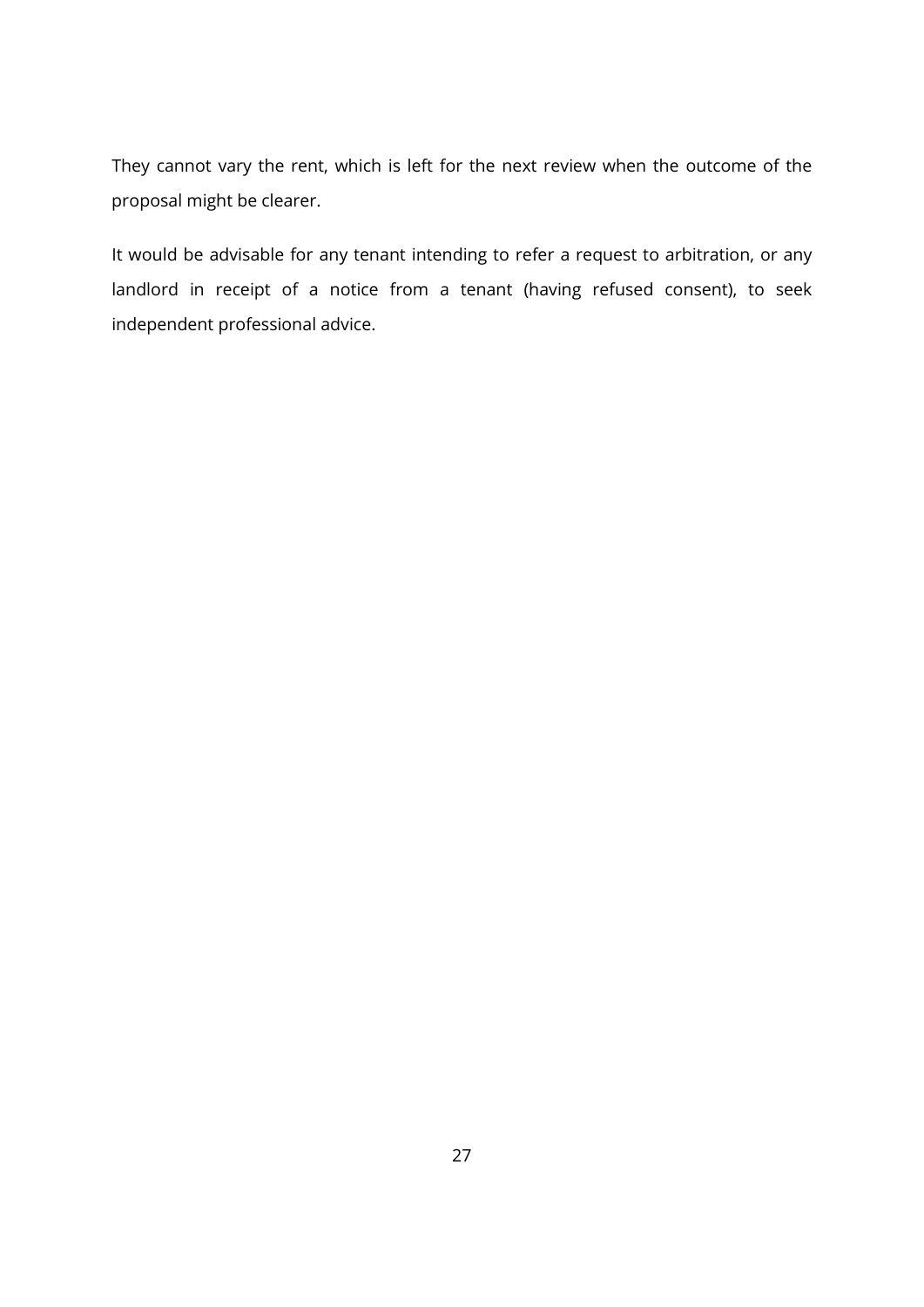## <span id="page-27-1"></span><span id="page-27-0"></span>**4 The suitability test under the 2021 Regulations**

Although outside the scope of the Code, Part 3 of the 2021 Regulations amends the suitability test for those applying to succeed to an AHA tenancy under the provisions of AHA 1986. These changes implement recommendations that have been made to Defra by the industry over recent years.

The recommendations of the July 2013 [Future of Farming Review Report](https://assets.publishing.service.gov.uk/government/uploads/system/uploads/attachment_data/file/211175/pb13982-future-farming-review-20130709.pdf) included making changes to the suitability test for applicants applying to succeed to AHA tenancies. Those recommendations included the repeal of the commercial unit test as an arbitrary impediment to economic efficiency and the need to raise the suitability standard for applicants to an appropriate professional level to demonstrate the requisite business and environmental skills for modern farming.

TRIG's detailed report in response to the *Future of Farming* recommendations was published later in the same year and called for a business competence test to replace the suitability test for succession, setting a deliberately higher standard. This was picked up by TRIG again in October 2017 in its [report to Defra,](https://www.tfa.org.uk/wp-content/uploads/2017/10/TRIG-AHA-Working-Group-Final-Report.pdf) which preceded the April 2019 consultation paper on further agricultural tenancy reform.

TRIG has been consistent in recommending that any new business competence test should be accompanied by the abolition of the commercial unit test and that the combined effect of doing so would be to 'widen the gate but raise the bar'. This is the background to the provisions in Part 3 of the 2021 Regulations. It is expected that landlords and tenants – and for contested cases the Tribunal – will be mindful that the intention of the new provisions is to require applicants to demonstrate a higher standard of business competence than has previously been required, and that their application must be assessed as if they were applying for a tenancy of the holding in an open competition.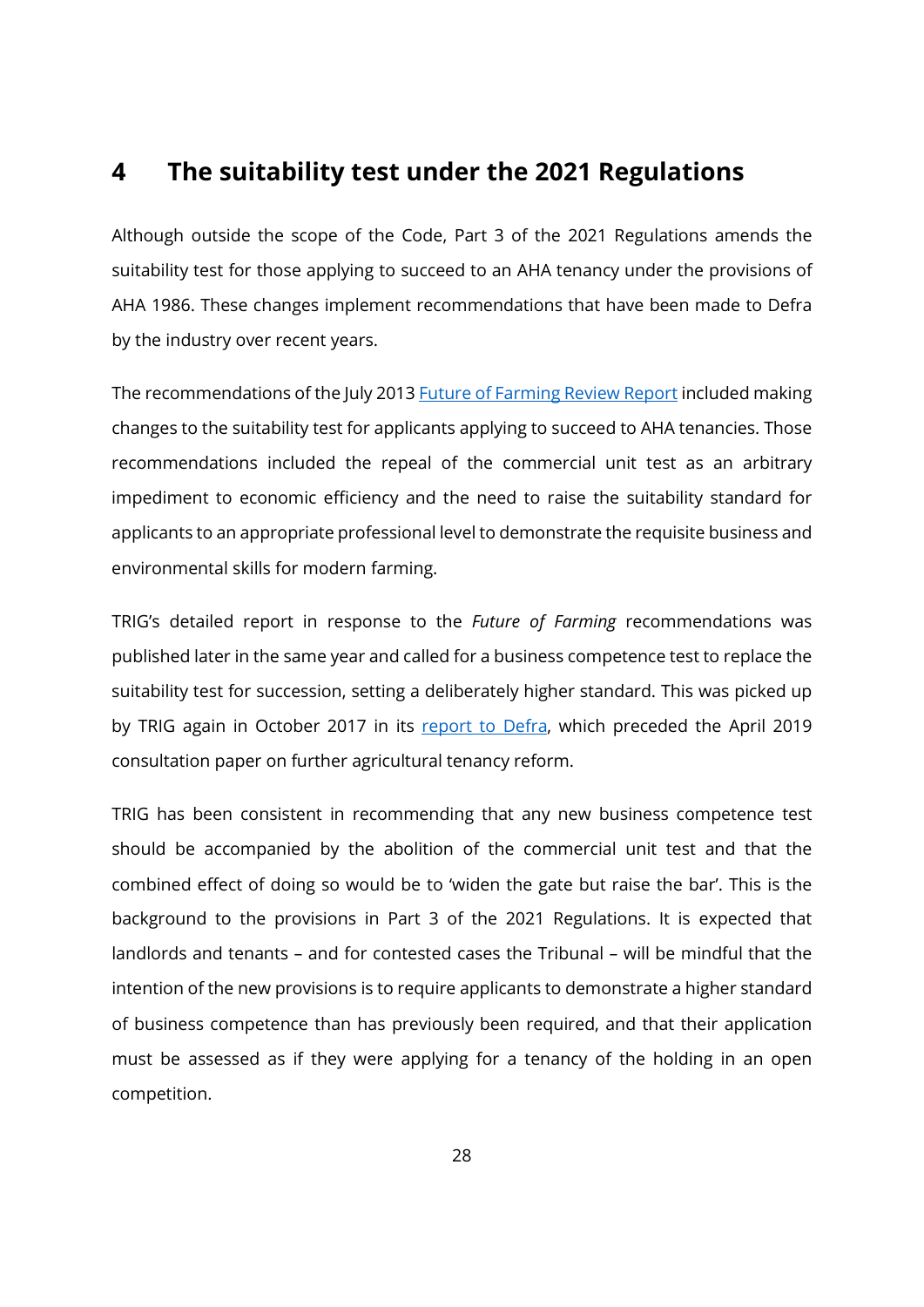The specific wording in the 2021 Regulations that raises the bar is at section 5 (2) which requires the Tribunal to be satisfied that:

'if the applicant had applied in an open competition for a tenancy of this holding, that is assumed to be available under the 1986 Act, a prudent and willing landlord could reasonably be expected to regard the applicant as among the candidates to whom they would be willing to grant the tenancy.'

The 2021 Regulations include two important disregards that would usually be important considerations in the context of an open competition for a tenancy: all offers as to rent and the age of the applicant. Those disregards are to remove factors that may otherwise have caused prejudice or unfairness to an applicant who is eligible to succeed but may not otherwise have been able to demonstrate suitability under the new test.

Many tenants will be familiar with the process of tendering in the open market for a new tenancy, and many landlords will be familiar with reviewing and assessing tenders from prospective tenants. From 1 September 2024, which is the date that Part 3 of the 2021 Regulations takes effect, it will be necessary to take a similar approach to a succession application. Applicants should be aware that the effect of the amended succession test will be that some applicants who would have been successful under the current test will not be successful under the new test. The three-year delay before the new test applies is to allow potential applicants and their advisers a reasonable period of time to consider and adjust to the requirements of the new test.

Landlords and tenants will note that, in other respects, the provisions of Part 3 of the 2021 Regulations are similar to those of the current suitability test. Those are set out at sub-paragraphs (a) to (e) of Section 5 (2) and are as follows:

(a) 'the person's likely capability and capacity to farm the holding commercially, with or without other land, taking into account the need for high standards of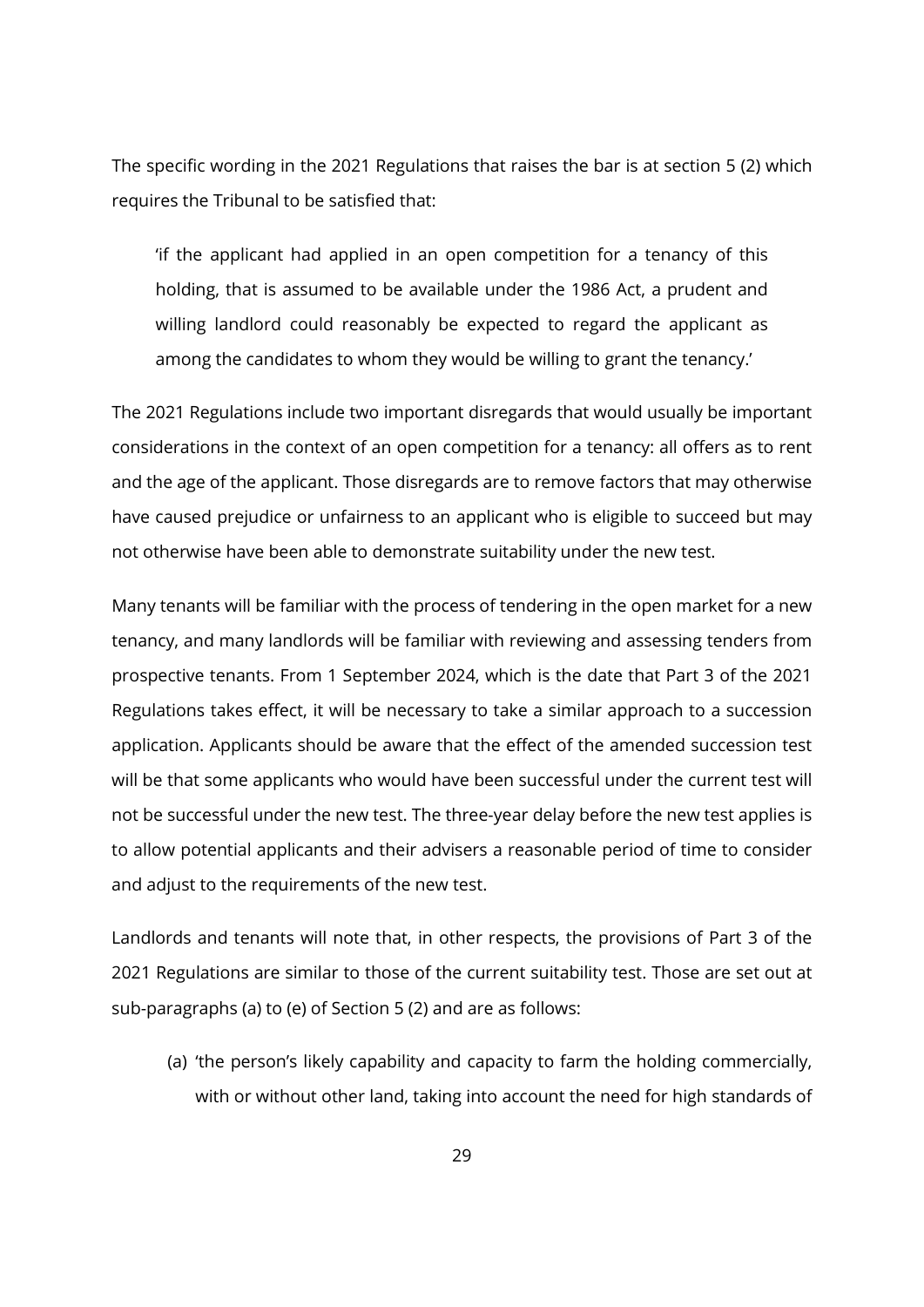efficient production and care for the environment in relation to managing that holding

- (b) the person's experience, training and skills in agriculture and business management
- (c) the person's financial standing and their character
- (d) the character, situation and condition of the holding
- (e) the terms of the tenancy.'

Applicants and landlords will be familiar with the process of addressing the matters at (b) to (e) above but, in the context of the abolition of the commercial unit test, there may be some uncertainty around the need to meet the test set out at (a).

It will be noted that the requirement to demonstrate that the holding will be farmed commercially remains an important element of the test but, to add clarity and avoid argument over whether the holding is, of itself, capable of being commercially farmed – i.e. because it is too small an area of land – (a) above makes it clear that if the applicant is farming the holding together with other land, the test applies in the context of the whole of the applicant's farming business and not just to the holding in isolation.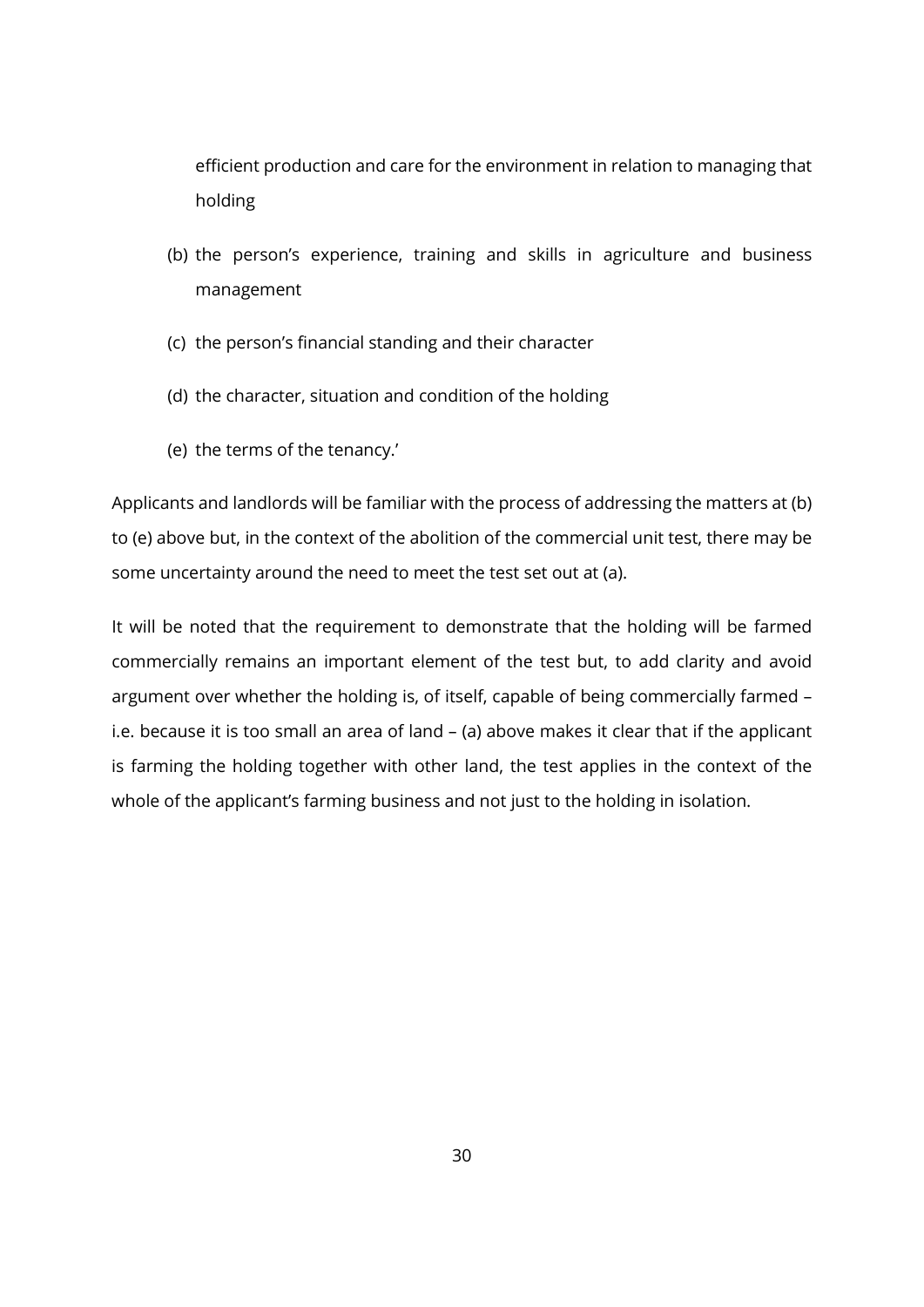# <span id="page-30-0"></span>**Annex 1: Landlord's grounds for withholding consent for a tenant's proposal**

## <span id="page-30-1"></span>**A Requests under the 2021 Regulations**

Where the 2021 Regulations do apply, if a landlord refuses to grant consent or agree to a variation of the terms of the tenancy, the tenant may refer the request to arbitration, so when in receipt of a proposal that falls under the 2021 Regulations, landlords should be mindful of whether their reasons for refusal are consistent with the considerations required of an arbitrator (or, if jointly referred, a third party) under the 2021 Regulations (see section 3 of the Code).

The landlord's reasons for refusal in respect of such requests could include, but are not necessarily limited to, those examples set out in B below.

## <span id="page-30-2"></span>**B Requests outside of the 2021 Regulations**

In situations where the 2021 Regulations **do not** apply, the matter cannot ordinarily be taken to dispute resolution by the tenant. However, for statutory duties, the landlord and tenant may need to seek advice on whether Section 11 of AHA 1986 applies (*Provision of fixed equipment necessary to comply with statutory requirements*) – with the possible effect of requiring the landlord to provide, alter or repair the relevant fixed equipment.

The Code suggests the following as examples of reasonable grounds on which a landlord may withhold consent, according to the case and context.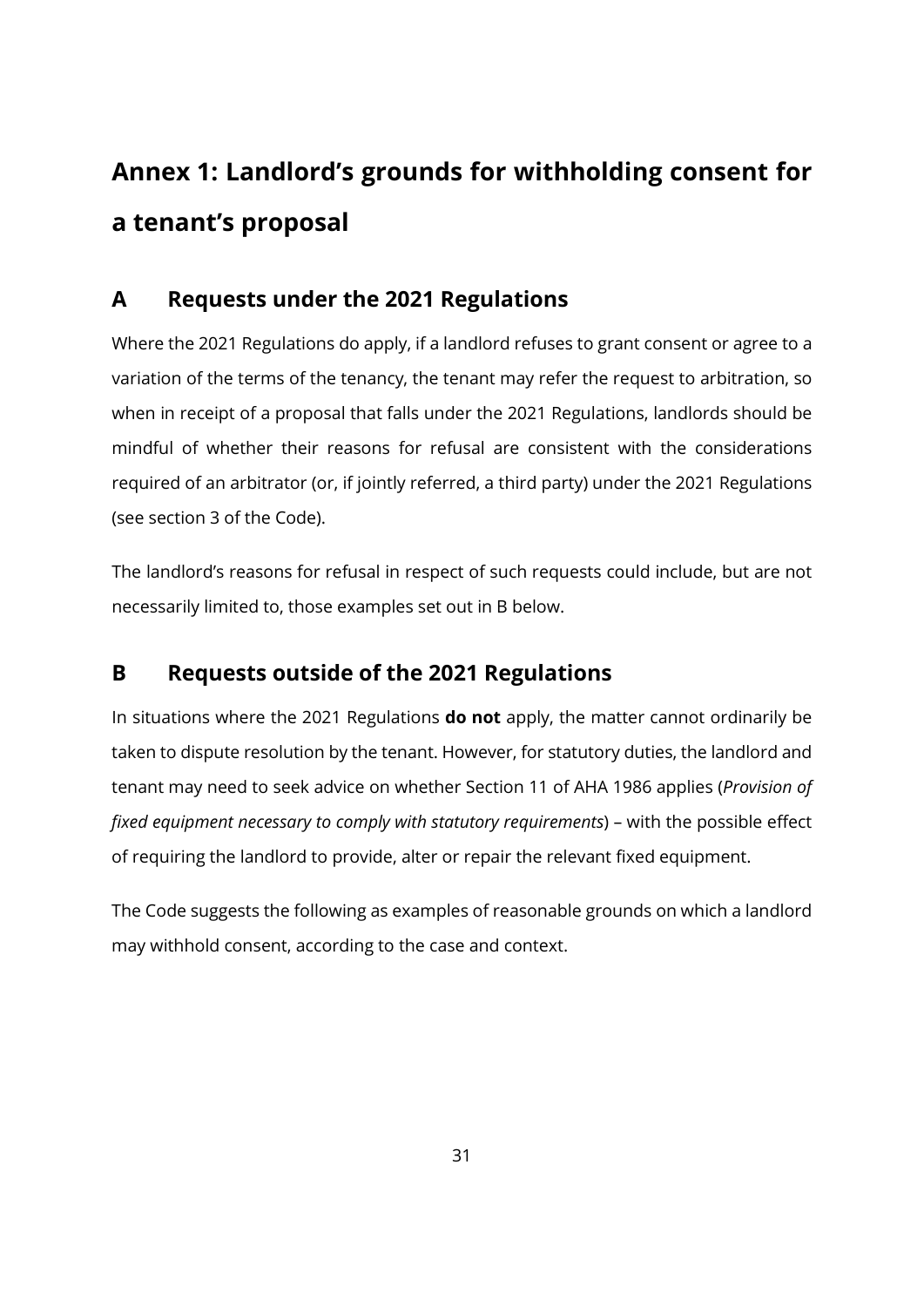**1. Where the implementation of the proposal would be detrimental to the sound management of the estate of which the land consists or forms part, or other land and property belonging to the landlord.**

This includes situations where the granting of the landlord's consent would result in the landlord being in breach of a covenant for quiet enjoyment or other covenants in relation to other tenants, occupiers or interested parties.

This might be where the tenant's proposal directly affects the business or investment of one or more of the landlord and other tenants.

Similarly, the landlord could rely upon this ground to refuse consent where the implementation of the proposal would be detrimental to the landlord's own business interests. Clearly in such a case other grounds may also be relevant, such as Ground 4 below.

# **2. Where the project, in the reasonable opinion of the landlord, would substantially interfere with the quiet enjoyment of retained rights over the land.**

This covers diversification that, for example, may impact on sporting rights or where a proposal involves attracting visitors in a way that might interfere with the landlord's interest.

# **3. Where the proposal, in the reasonable opinion of the landlord, is not considered viable.**

This ground encompasses, for example, cases where:

• the landlord reasonably believes (taking into account the information provided by the tenant in the business plan and supporting documentation) that the proposals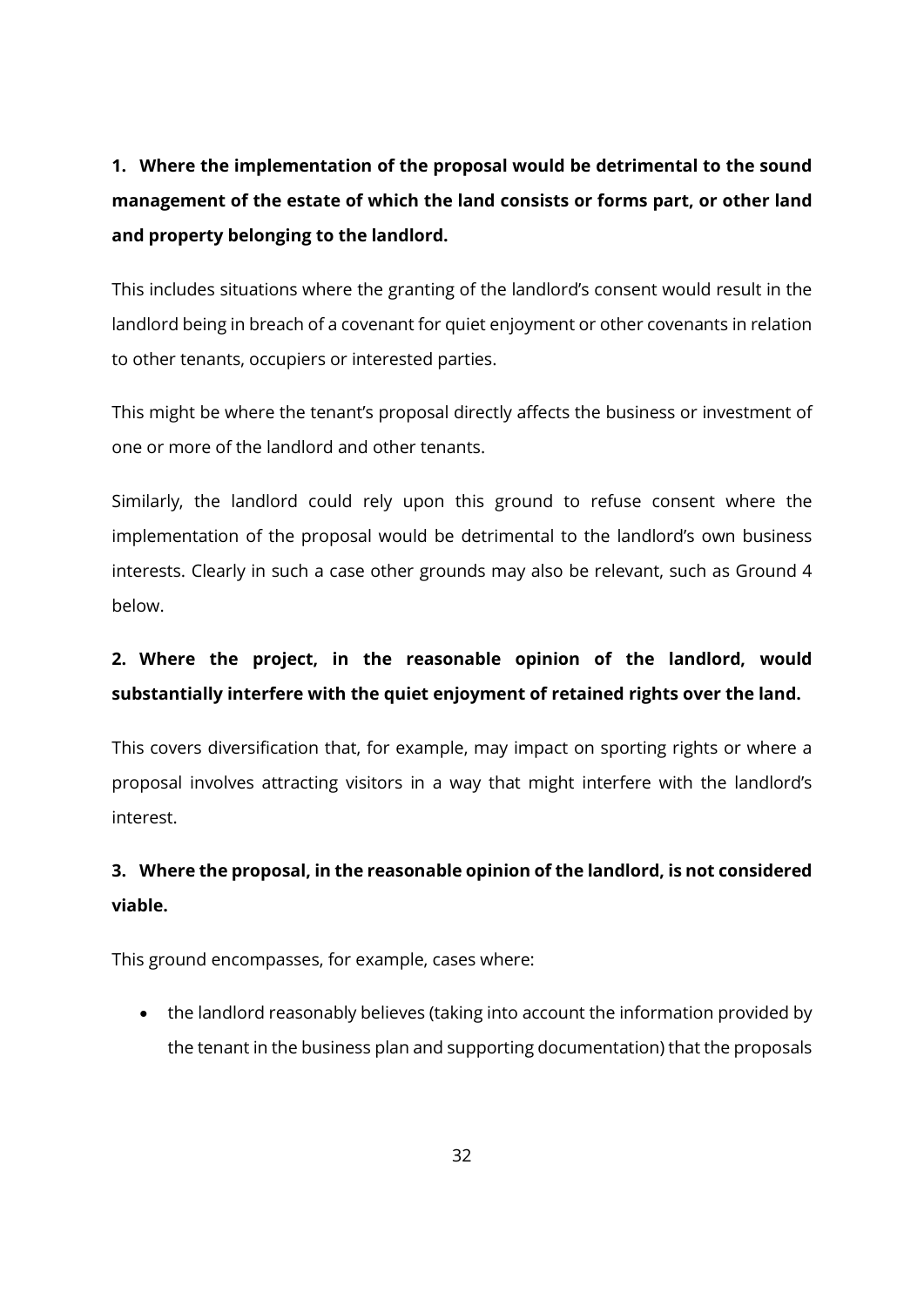would not provide an adequate return to the point where it could prejudice the landlord's interests, or

- the tenant has not demonstrated the ability or resources to promote, deliver and manage the project, or
- proposed changes to the holding (or part thereof) would in practice be beyond the obvious means of the tenant to reinstate.

#### **4. The proposal would cause the landlord to suffer undue hardship.**

For example, it has effects on the landlord's own business or sporting rights, or the issue of loss of tax reliefs by the landlord in the event that a diversification proposal made valuable land non-agricultural.

# **5. Where insufficient consideration has been given to the issues where implementation of the proposal would result in all or part of the holding ceasing to be under the AHA 1986 or ATA 1995.**

If the result of a good proposal was such that it took all or part of the holding out of the agricultural tenancy legislation (for instance, if no part was used for agriculture as part of a trade or business), the parties might have much to consider in terms of how to deliver the project and handle the interests of both.

On a more limited basis, a landlord may subsequently refuse consent for a virtually identical proposal or a new proposal on the grounds that the proposal is a 'step too far'.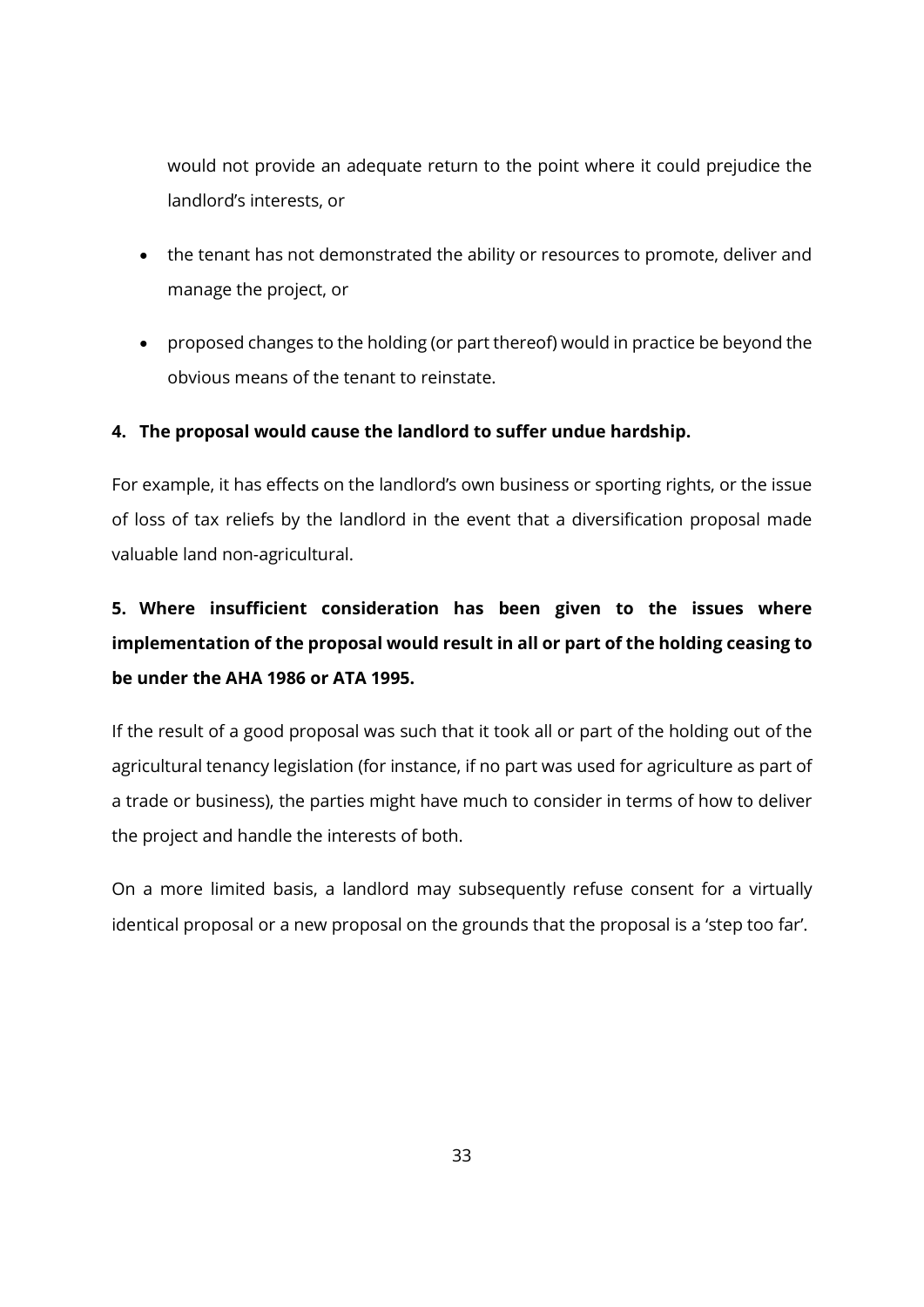# **6. Where the tenant is in material breach of the existing tenancy agreement and the matter has been brought to the attention of the tenant prior to the submission of a proposal for diversification.**

In cases where the tenant is failing to honour the terms of the tenancy agreement, the landlord would expect any breaches to be addressed before considering the granting of a consent.

#### **7. Where the tenant has failed to adhere to the Code.**

This particularly applies to supplying appropriate information under the Code to the landlord in connection with the application for consent.

# **8. Where an application is not materially different from a previously unsuccessful application.**

Tenants are advised against submitting proposals that have already been subject to discussions between the parties if those proposals are largely unchanged from their original version, except in circumstances where a change in legislation requires the tenant to fulfil a statutory duty that did not apply at the time of the previous proposal, or the tenant has addressed a specific reason for refusal to the satisfaction of the landlord.

This list of examples is not exhaustive and there may be other reasonable grounds on which consent is refused; however, without any reasonable grounds there is a risk of upsetting the working relationship with the tenant and future discussions on other proposals (from either party), and therefore landlords should carefully consider their reasons for refusal and be prepared to explain them clearly to the tenant.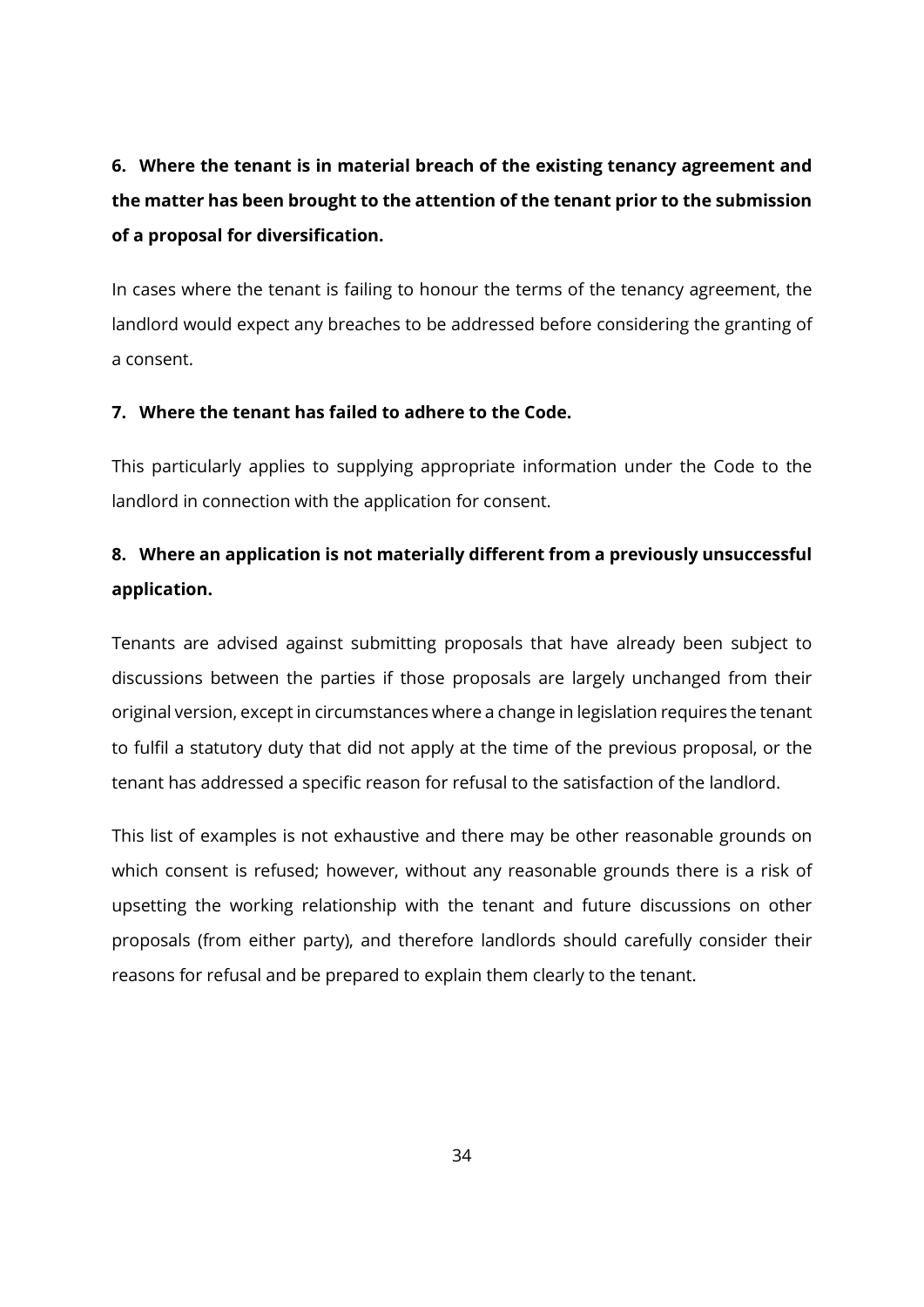# <span id="page-34-1"></span><span id="page-34-0"></span>**Annex 2: Tenant's grounds for withholding consent for a landlord's proposal**

The following are some examples of situations in which a tenant may be justified in withholding consent for a landlord's request for a change of use or diversification.

#### **1. Where the activity would prejudice the tenant's rights.**

Depending on the nature of the activity involved, it may result in either a deliberate or inadvertent fundamental change to the tenancy agreement, including a change that means it becomes governed by a different statutory code. Deliberate changes would include the migration to a lease under the *Landlord and Tenant Act* 1954 and other business tenancy legislation, changing from an AHA 1986 tenancy to an ATA 1995 tenancy and the imposition of residential tenancies on dwellings. However, it might also include other changes that may reduce the tenant's rights, including loss of succession, changes in repairing obligations and further landlord's reserved rights.

While not necessarily forming a requirement of the landlord, there will be circumstances in which a proposal might inadvertently alter the tenant's rights in some or all of the ways noted above. It would be reasonable for a tenant to withhold consent where they reasonably believe their rights would be prejudiced.

# **2. Where the activity would lessen the tenant's ability to earn income from the holding.**

Tenants should not be under an obligation to accept a landlord's suggested change of use if it would result in the tenant's ability to earn income from the holding being reduced. This would also include proposals where the tenant is unable to finance start-up costs, including any period of reduced income while the new enterprise is being established.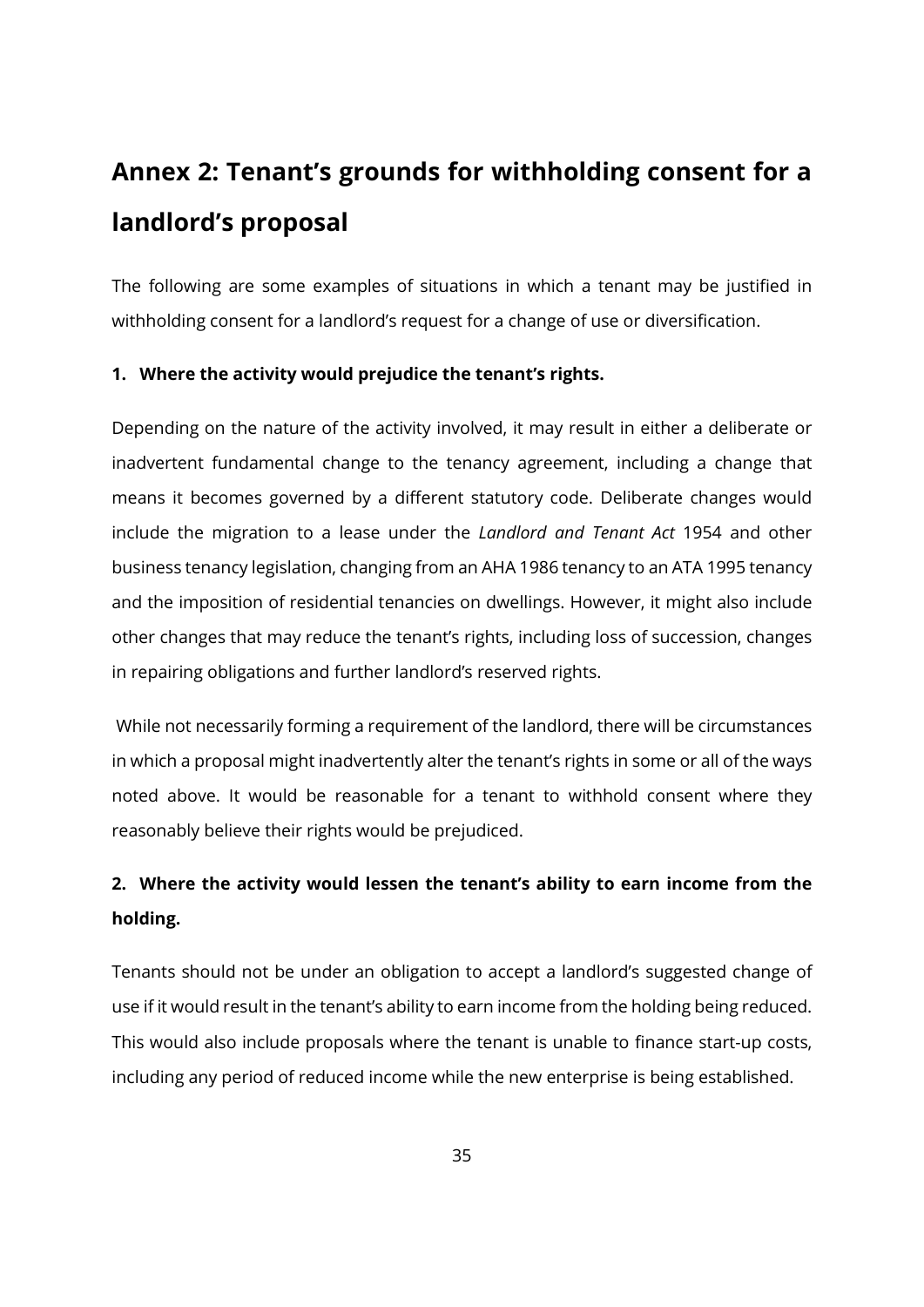# **3. Where the activity is contrary to an established plan for the existing or future viable use of the holding.**

Tenants have rights and responsibilities, and may have developed an existing plan for the management of the holding within the bounds of the tenancy agreement. Tenants should be able to withhold consent for any suggestion from the landlord that is contrary to those plans.

#### **4. Where the activity would lessen the tenant's quiet enjoyment of the holding.**

An implied covenant of all tenancy agreements is that the tenant is allowed the quiet enjoyment of the holding. Tenants should be able to withhold consent for a landlord's proposal where it is clear to the tenant that the tenant's quiet enjoyment of the holding would be jeopardised.

# **5. Where the activity requires skills, capital or other factors not available to the tenant.**

Tenants should be able to withhold consent for a landlord's proposal where they would be required to employ particular skills or capital that they do not have available, and which would only be obtained at an unreasonable cost to the tenant. For example, a tenant should not be required to accept a landlord's proposal for a farm to be used as an educational facility if the tenant does not have or cannot reasonably access the necessary manpower, communication skills or finance to upgrade facilities that would be necessary.

#### **6. Where the activity would cause the tenant to suffer undue hardship.**

While this will be measured mainly in financial terms, there may be other factors in terms of the impact upon the tenant's family that should be taken into account.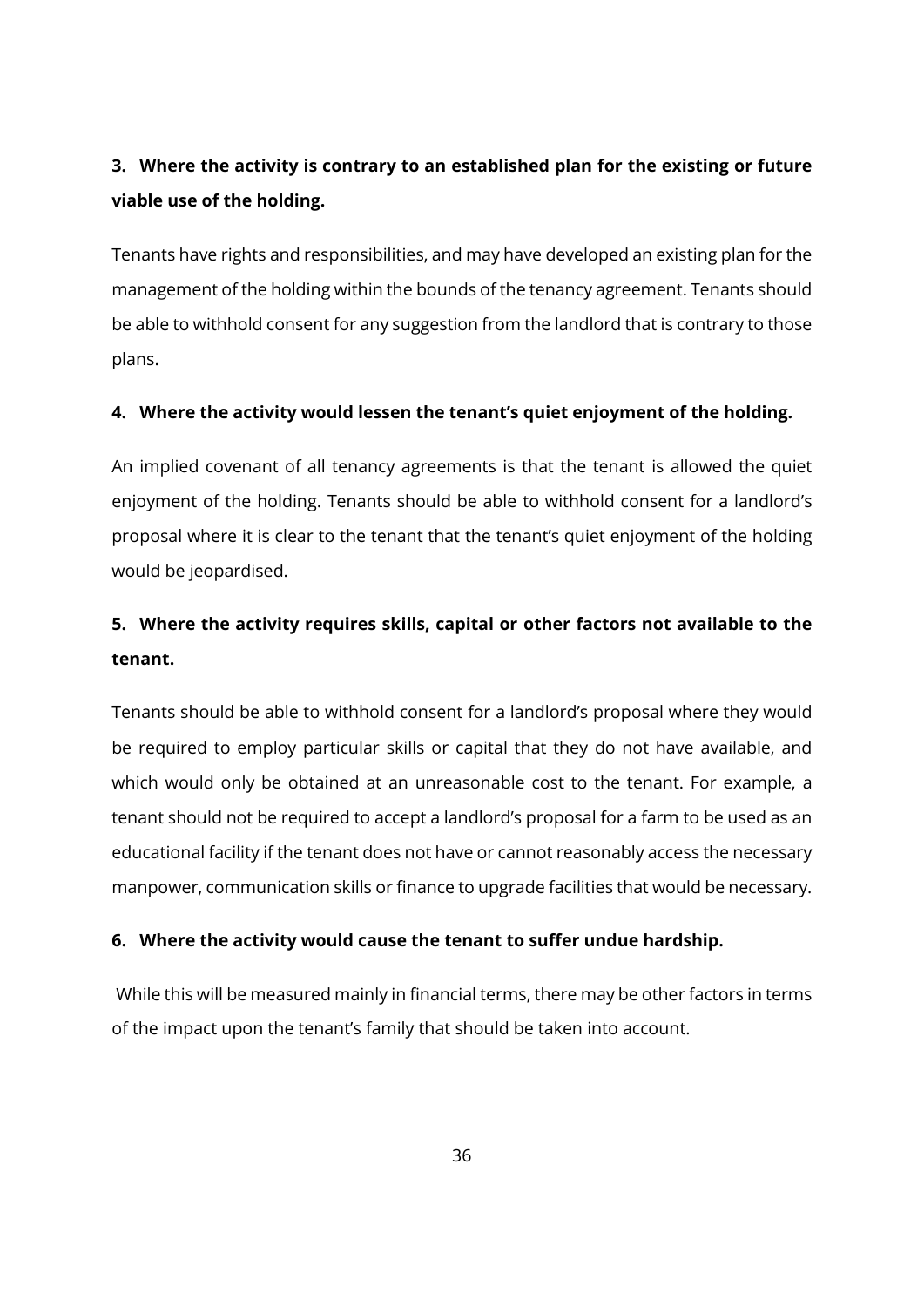# **7. Where the activity in the reasonable opinion of the tenant is not considered viable.**

It would be to the landlord's advantage to test the landlord's proposal against the experience and skills of the tenant. In this respect, the tenant could withhold consent if the tenant believes that the landlord's proposal would not provide an adequate return to justify investment by either party. The tenant may also have knowledge of the holding to suggest possible areas of conflict between the landlord's proposal and what the holding has available.

# **8. Where the implementation of a proposal from the landlord would result in the holding ceasing to be agricultural in nature.**

The Code is only intended to apply to agricultural tenancies, and therefore it would be inappropriate for the Code to be used to such an extent that the holding would no longer be agricultural in nature.

# **9. Where the landlord is in material breach of the existing tenancy agreement and the matter has been brought to the attention of the landlord by the tenant prior to the submission of a proposal for diversification.**

The tenant may reasonably withhold consent for the landlord's proposal where the landlord is already failing to honour the provisions of the tenancy agreement (e.g. repairs, quiet enjoyment or provision of fixed equipment) and this materially affects the tenant's interest.

#### **10. Where the landlord has failed to comply with the Code.**

This particularly applies to supplying appropriate information under the Code to the tenant in connection with the application for consent.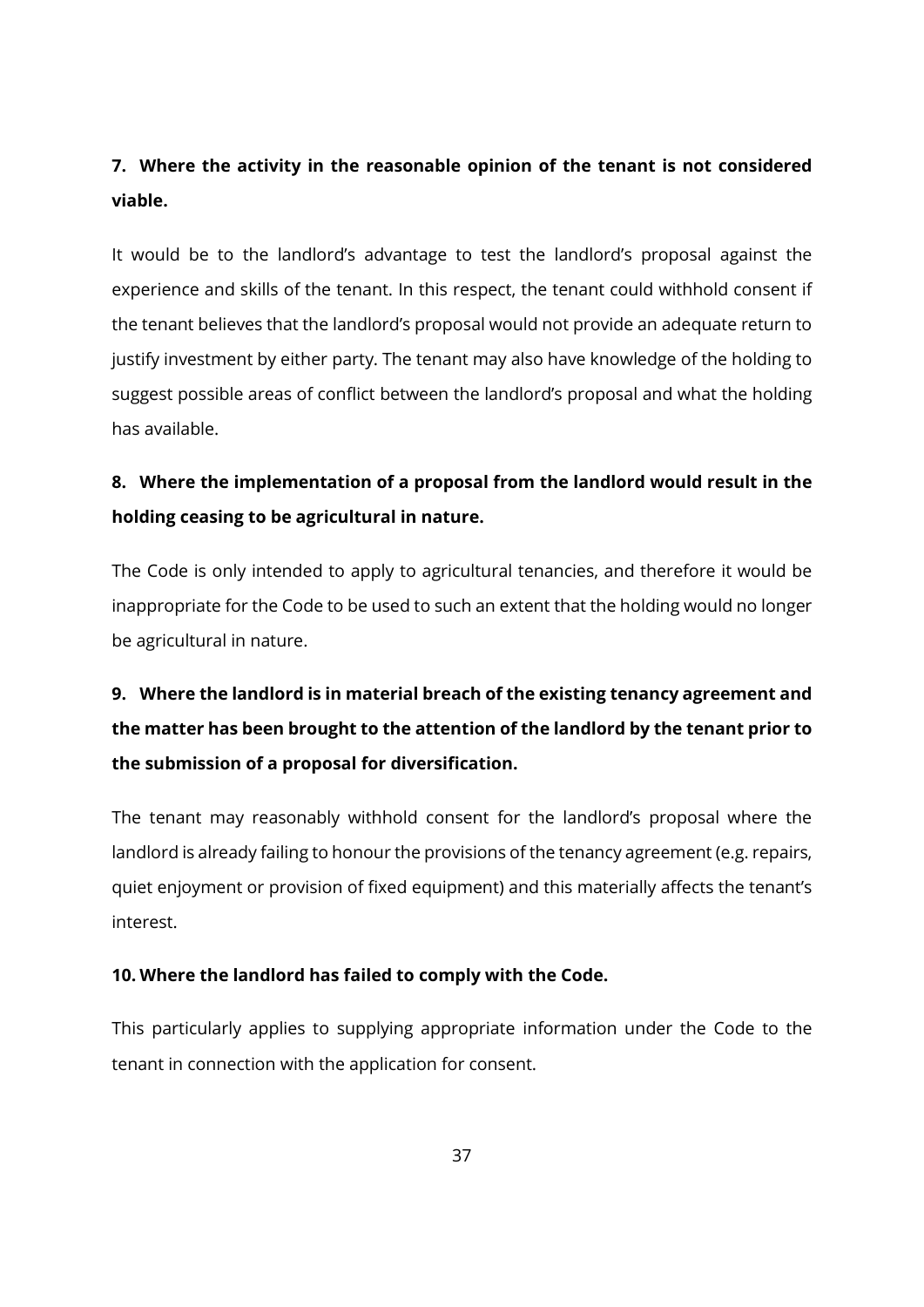# **11. Where a proposal is not materially different from a previously unsuccessful proposal.**

Landlords are advised against submitting proposals that have already been subject to discussions between the parties if those proposals are largely unchanged from their original version, except in circumstances where a change in legislation requires the landlord to fulfil a statutory duty that did not apply at the time of the previous proposal, or the landlord has addressed a specific reason for refusal to the satisfaction of the tenant.

This list of examples is not exhaustive and there may be other reasonable grounds on which consent is refused; however, without any reasonable grounds there is a risk of upsetting the working relationship with the landlord and future discussions on other proposals from either party. Therefore, tenants should carefully consider their reasons for refusal and be prepared to explain them clearly to the landlord.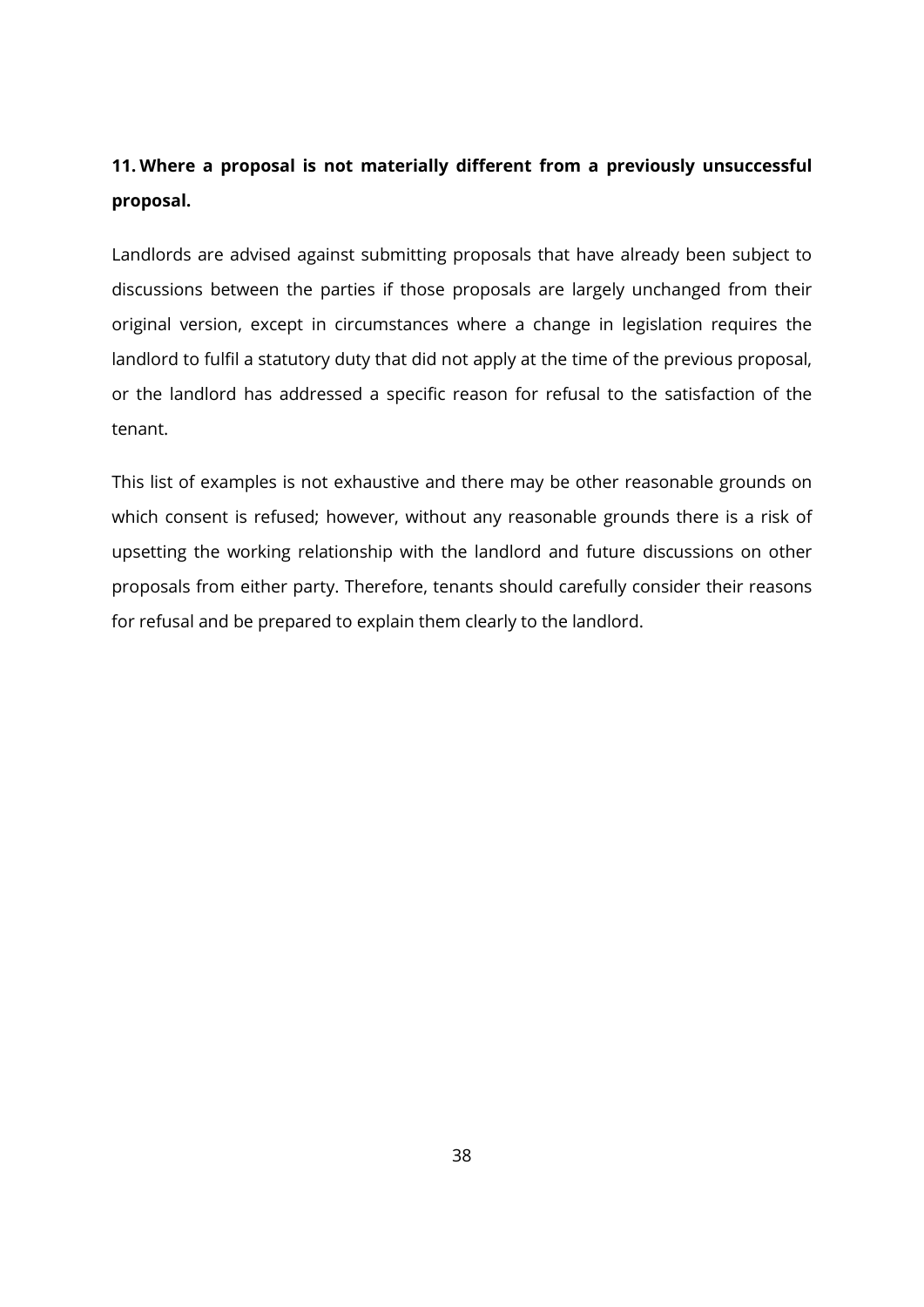# <span id="page-38-0"></span>**Annex 3: Alternative dispute resolution**

Where the parties have failed to reach agreement on the tenant's proposal, and where the proposal falls outside of the procedures in the 2021 Regulations (or the tenant wishes not to refer the matter to an arbitrator under the 2021 Regulations), the parties may consider alternative dispute resolution – and particularly mediation – as a means by which the parties may seek to arrive at an agreement.

The following organisations offer arbitrators, mediators and expert determiners with specialist knowledge of the rural and agricultural sector, and in particular agricultural holdings legislation.

#### **Agricultural Law Association Dispute Resolution**

Office 1, The Stackyard, Bulwick, Northamptonshire, NN17 3DY [www.aladisputeresolution.co.uk](http://www.aladisputeresolution.co.uk/) [enquiries@aladisputeresolution.co.uk](mailto:enquiries@aladisputeresolution.co.uk)

#### **Central Association of Agricultural Valuers**

Harts Barn Farmhouse, Monmouth Road, Longhope, Gloucestershire, GL17 0QD [www.caav.org.uk/about-caav/dispute-resolution](http://www.caav.org.uk/about-caav/dispute-resolution) [enquire@caav.org.uk](mailto:enquire@caav.org.uk)

#### **Royal Institution of Chartered Surveyors**

RICS Dispute Resolution Service, 55 Colmore Row, Birmingham, B3 2AA [www.rics.org/drs](http://www.rics.org/drs) [drs@rics.org](mailto:drs@rics.org)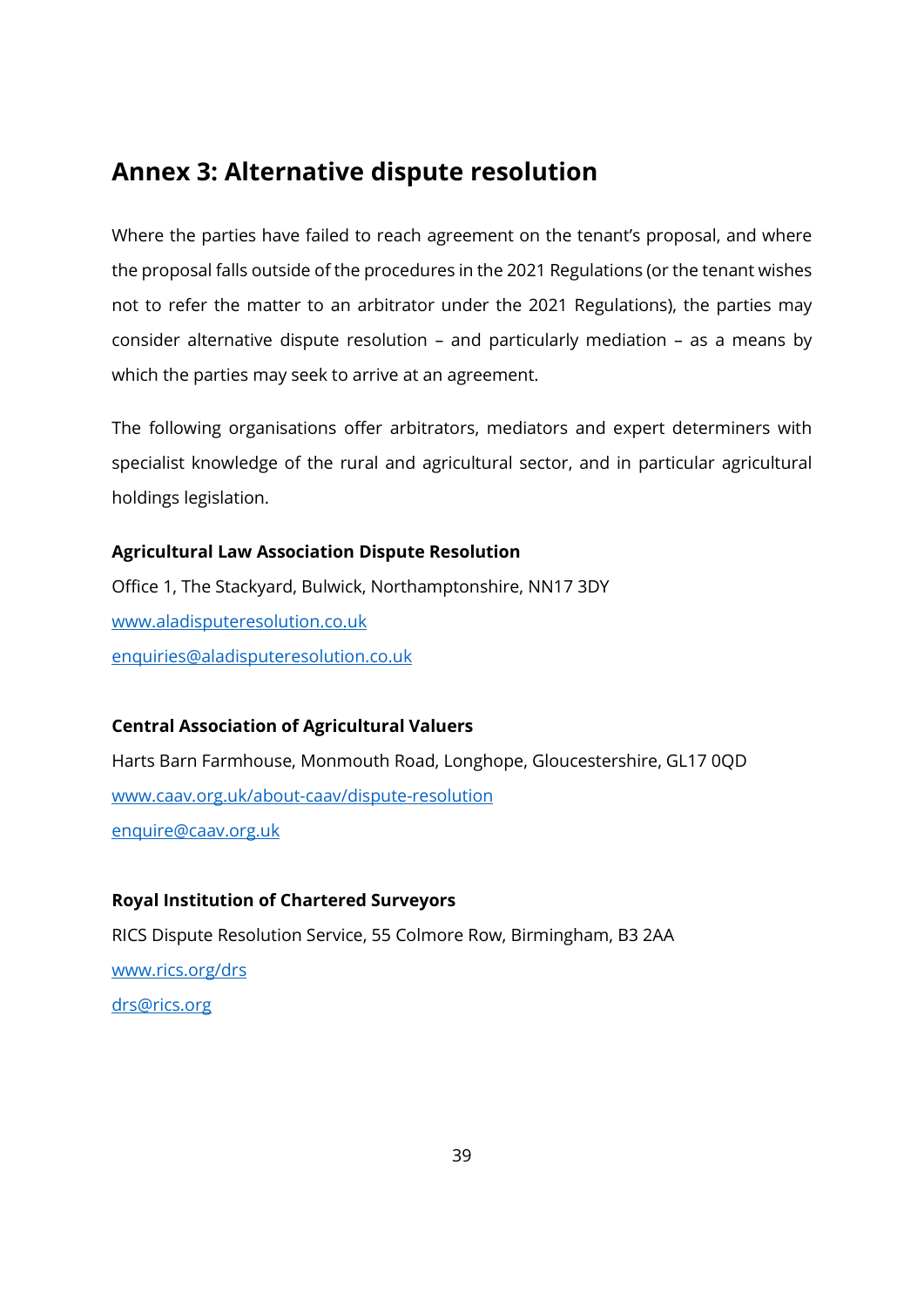# <span id="page-39-0"></span>**Annex 4: Sections 1, 2(4) and 21, Agriculture Act 2020**

## <span id="page-39-1"></span>**Section 1**

#### **1 Secretary of State's powers to give financial assistance**

- (1) The Secretary of State may give financial assistance for or in connection with any one or more of the following purposes—
	- (a) managing land or water in a way that protects or improves the environment;
	- (b) supporting public access to and enjoyment of the countryside, farmland or woodland and better understanding of the environment;
	- (c) managing land or water in a way that maintains, restores or enhances cultural or natural heritage;
	- (d) managing land, water or livestock in a way that mitigates or adapts to climate change;
	- (e) managing land or water in a way that prevents, reduces or protects from environmental hazards;
	- (f) protecting or improving the health or welfare of livestock;
	- (g) conserving native livestock, native equines or genetic resources relating to any such animal;
	- (h) protecting or improving the health of plants;
	- (i) conserving plants grown or used in carrying on an agricultural, horticultural or forestry activity, their wild relatives or genetic resources relating to any such plant;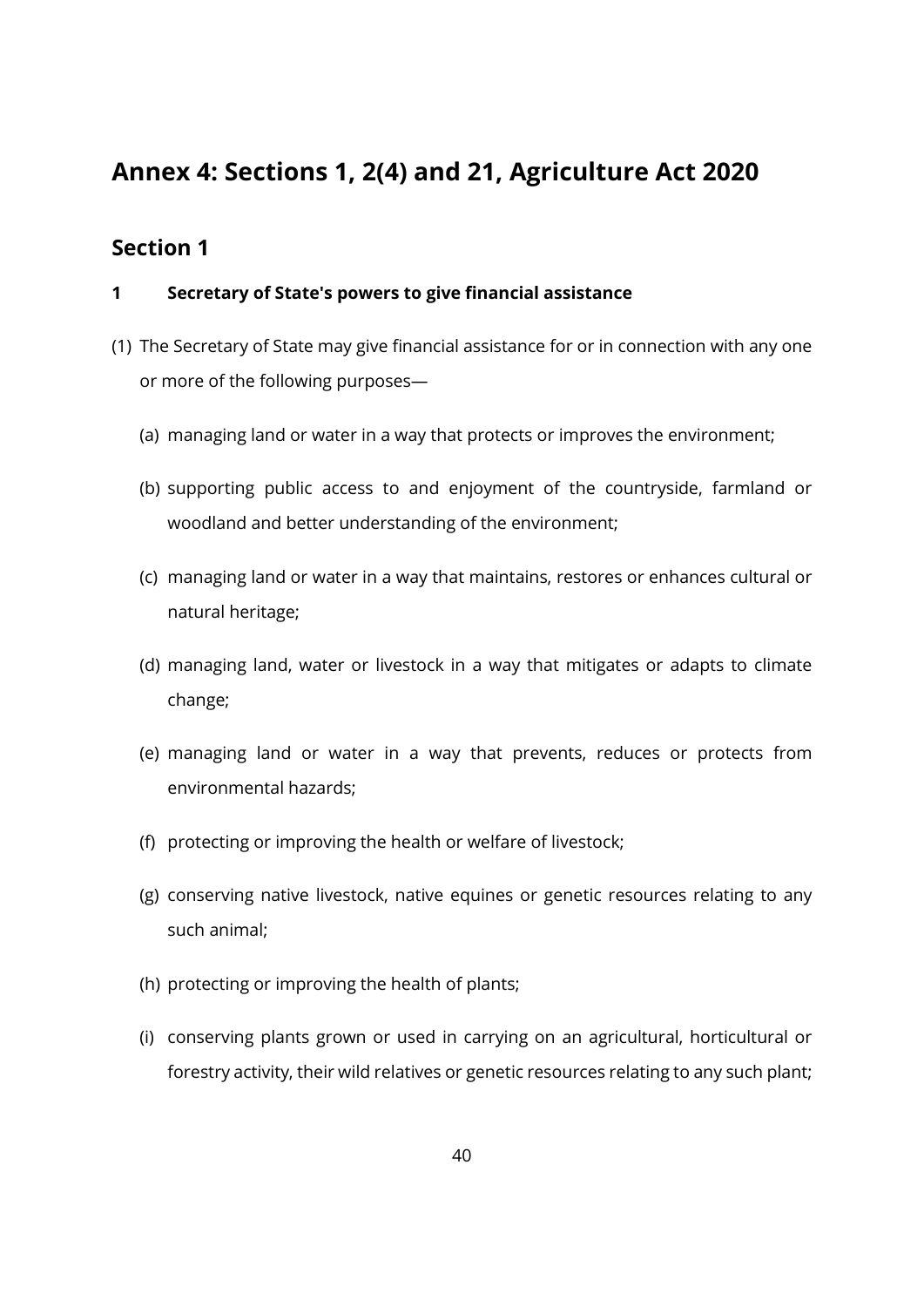- (j) protecting or improving the quality of soil.
- (2) The Secretary of State may also give financial assistance for or in connection with either or both of the following purposes—
	- (a) starting, or improving the productivity of, an agricultural, horticultural or forestry activity;
	- (b) supporting ancillary activities carried on, or to be carried on, by or for a producer.
- (3) Financial assistance may only be given in relation to England.
- (4) In framing any financial assistance scheme, the Secretary of State must have regard to the need to encourage the production of food by producers in England and its production by them in an environmentally sustainable way.
- (5) For the purposes of this section—

'ancillary activities' means selling, marketing, preparing, packaging, processing or distributing products deriving from an agricultural, horticultural or forestry activity;

'better understanding of the environment' includes better understanding of agroecology;

'conserving' includes restoring or enhancing –

- (a) a population of a relevant species;
- (b) in the case of animals or plants in the wild, a habitat;

'cultural or natural heritage' includes uplands and other landscapes;

'improving productivity', in relation to carrying on an activity, includes—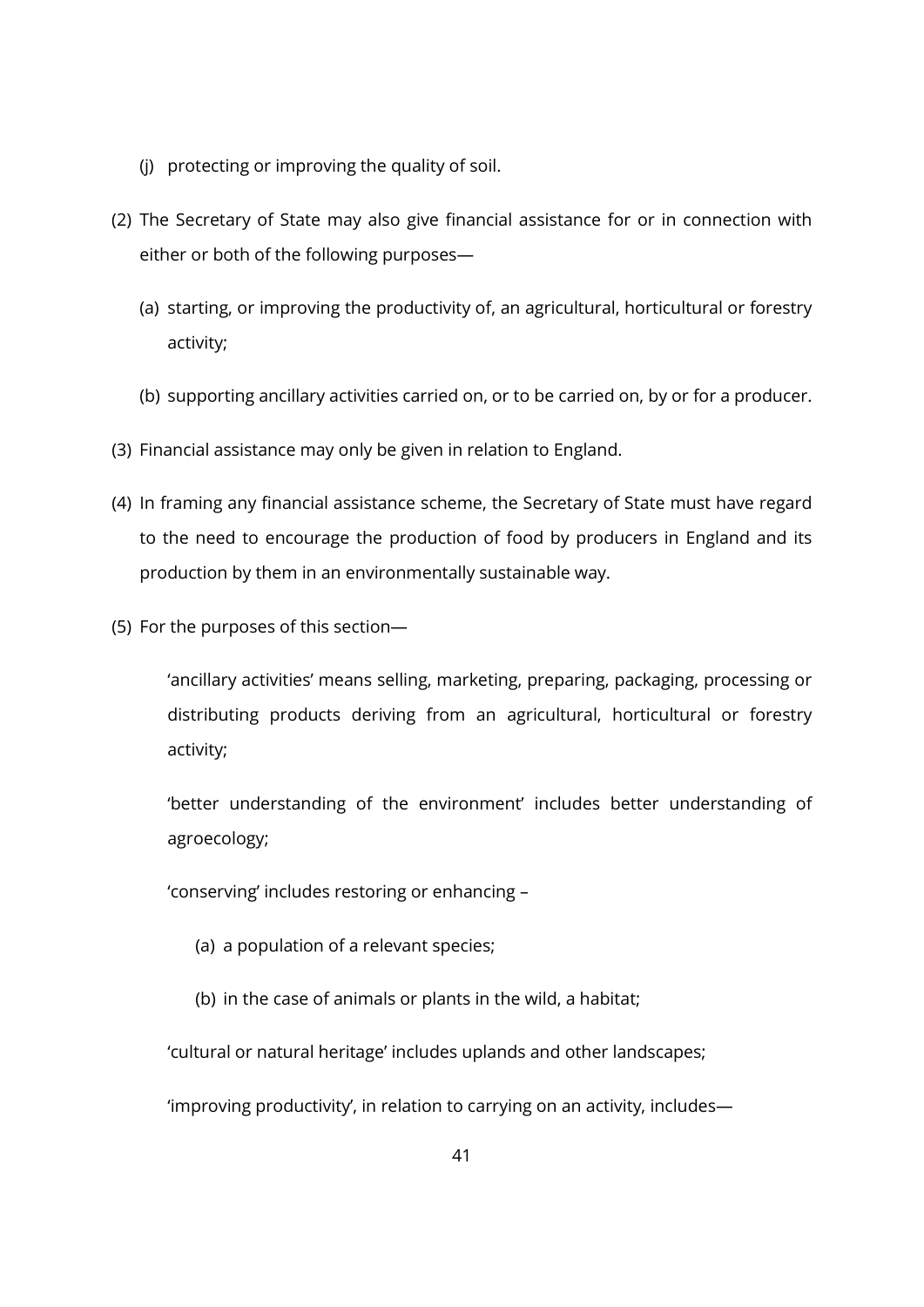- (a) improving the quality of any products deriving from the activity, and
- (b) improving the efficiency of the activity in terms of the resources used in, or in connection with, it;

'livestock' includes any creature kept for the production of food, drink, oils, fibres or leathers, or for the purpose of its use in the farming of land;

'producer' means a person who carries on, or is to carry on, an agricultural, horticultural or forestry activity.

(6) In this Chapter—

'financial assistance' means financial assistance under this section;

'financial assistance scheme' means a scheme for giving financial assistance made by the Secretary of State.

## <span id="page-41-0"></span>**Section 2**

# **2 Financial assistance: forms, conditions, delegation and publication of information**

- (1) Financial assistance may be given by way of grant, loan or guarantee or in any other form.
- (2) Financial assistance may be given subject to such conditions as the Secretary of State considers appropriate.
- (3) The conditions may (among other things) include provision under which the financial assistance is to be repaid or otherwise made good (with or without interest).
- (4) **Financial assistance may be given to the maker or operator of a third party scheme in connection with expenditure involved in establishing or operating the scheme (including the provision of financial support).**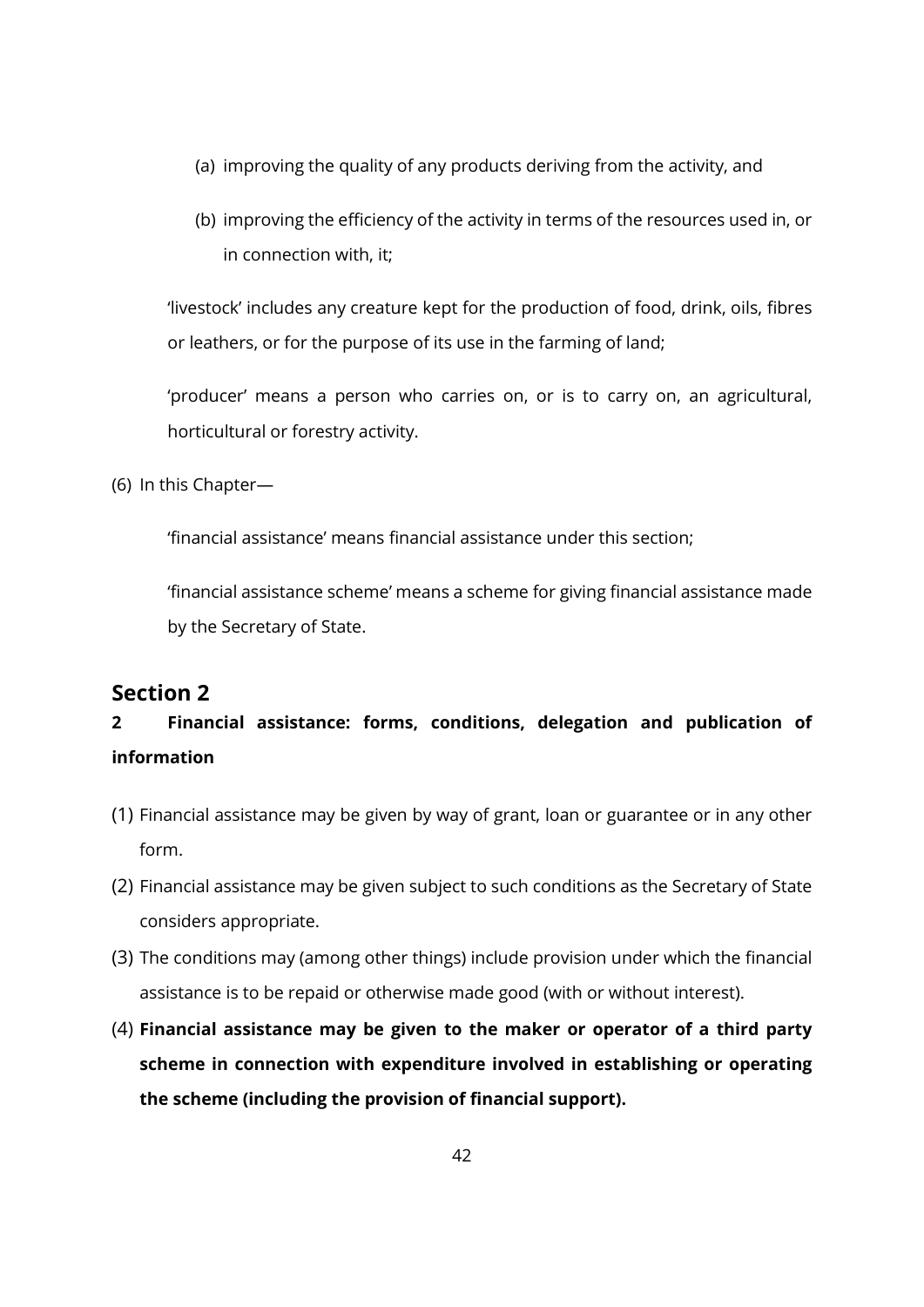- (5) In subsection (4) 'third party scheme' means a scheme for giving financial support for any one or more of the purposes in section 1(1) and (2) which is not made by the Secretary of State.
- (6) The Secretary of State may delegate functions relating to the giving of financial assistance to any other person.
- (7) Functions delegated under subsection (6) may include—
	- (a) the giving of guidance;
	- (b) the exercise of a discretion.
- (8) The Secretary of State may by regulations make provision for or in connection with requiring the Secretary of State or another person to publish specified information about financial assistance which has been given.
- (9) Information which may be specified includes information about—
	- (a) the recipient of the financial assistance;
	- (b) the amount of the financial assistance;
	- (c) the purpose for which the financial assistance was given.

(10) Regulations under subsection (8) are subject to affirmative resolution procedure.

(11) In this section 'specified' means specified by regulations under subsection (8)

## <span id="page-42-0"></span>**Section 21**

### **21 Exceptional market conditions: powers available to Secretary of State**

(1) This section applies during the period for which a declaration under section 20 has effect.